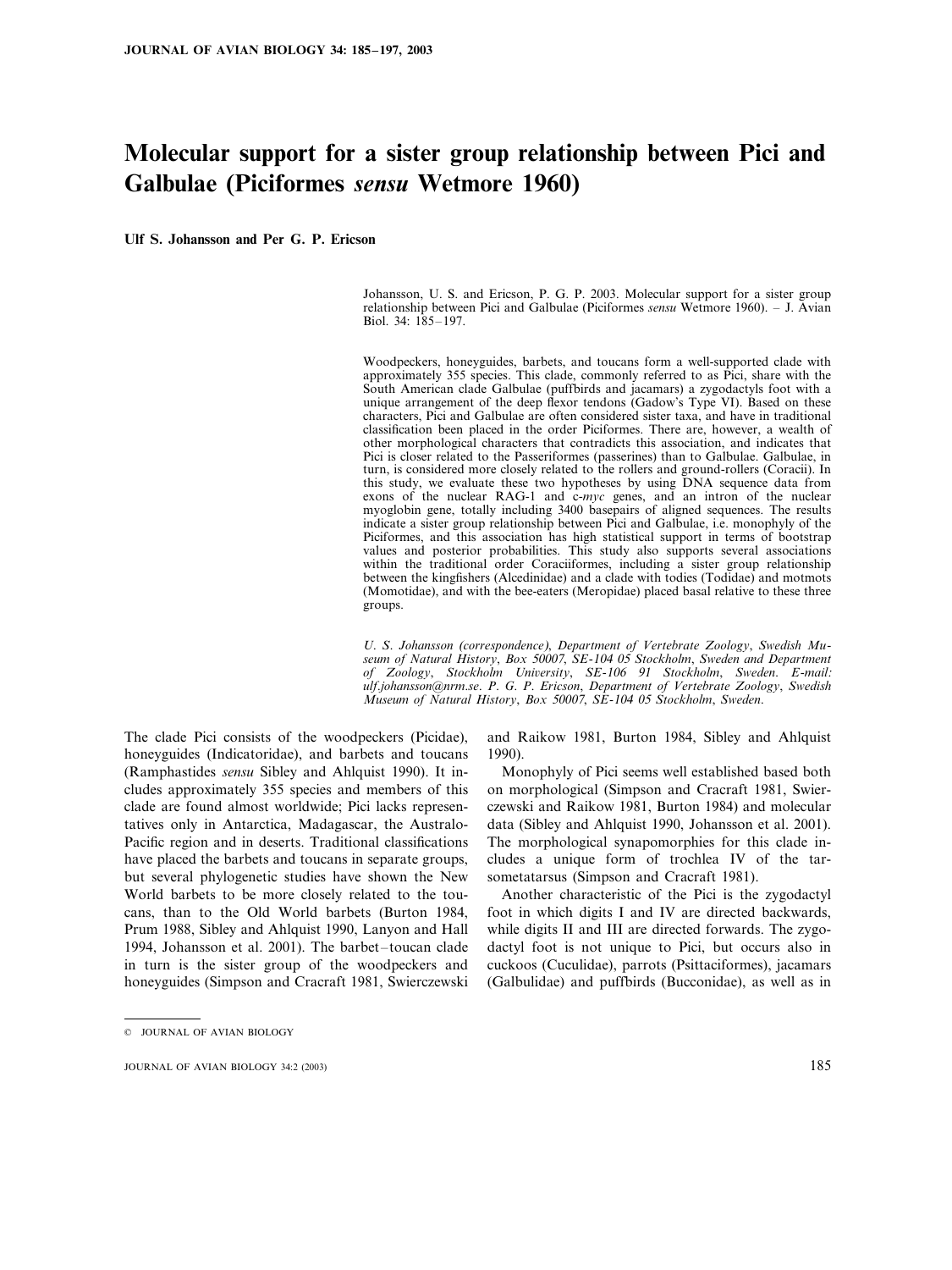several fossil taxa. The zygodactyl foot seems to have evolved independently in cuckoos and parrots (Simpson and Cracraft 1981, Swierczewski and Raikow 1981). The condition in jacamars and puffbirds (Galbulae), however, has been suggested to be homologous with that in Pici (Simpson and Cracraft 1981, Swierczewski and Raikow 1981, Raikow and Cracraft 1983), despite the considerable difference in the foot morphology of Pici and Galbulae (Olson 1983). Monophyly of a Pici– Galbulae clade (Piciformes *sensu* Wetmore 1960) is further suggested by a unique arrangement of the deep flexor tendons (Gadow's Type VI; Swierczewski and Raikow 1981). In most birds digits II, III, and IV are flexed by *M*. *flexor digitorum longus*, whereas the hallux is flexed by *M*. *flexor hallucis longus*. In Pici and Galbulae the tendon of *M*. *flexor digitorum longus* inserts only on digit III, while digits II and IV are instead supplied by *M*. *flexor hallucis longus*. In addition, *M*. *flexor hallucis longus* originates by three heads on femur and fibula, which has been interpreted as another synapomorphy for Pici and Galbulae (Swierczewski and Raikow 1981, Raikow and Cracraft 1983) – in most other birds *M*. *flexor hallucis longus* originates with one or two heads, and only from femur (Raikow and Cracraft 1983). A three-headed origin of *M*. *flexor hallucis longus* also occurs in most passerines, but differences in the position of the lateral head of the muscle relative to the tendon of *M*. *iliofibularis* indicates that this condition in Passeriformes is not homologous with that in Pici and Galbulae (Swierczewski and Raikow 1981).

However, there are several characters that contradict the monophyly of Piciformes and instead support a closer affinity of both Pici and Galbulae with other groups of birds. It has often been suggested that Pici is more closely related to passerines than to Galbulae (e.g., Olson 1983, Höfling and Alvarenga 2001), and Mayr (1998) listed several derived characters shared between these taxa. Galbulae, on the other hand, have been suggested to have a closer affinity with Coracii, i.e. the rollers (Coraciidae), ground-rollers (Brachypteraciidae), and the cuckoo-roller (Leptosomatidae) (Olson 1983, Burton 1984, Höfling and Alvarenga 2001). For instance, similarities in the morphology of the quadrate have been used as evidence for grouping Pici with the passerines, and Galbulae with Coracii. In Pici and Passeriformes the orbital process of this bone is long (Mayr 1998), whereas it is broad in Galbulae and Coracii (Burton 1984). The quadrate also has a very deep medial condyle in Galbulae and Coracii, in contrast to Pici and Passeriformes (Burton 1984). Another potential synapomorphy in the cranium for a Galbulae–Coracii clade is the enlarged postorbital process in these two taxa. The postorbital process is short in both Pici and most Passeriformes, and also in other coraciiform birds (Olson 1983). Pici also shows several similarities with the Passeriformes in

the postcranial skeleton. Both Pici and Passeriformes have a slender and elongated coracoid with a reduced size of the sterno-coracoid and procoracoid processes (Olson 1983). The gross morphology of the humerus is also similar between these two taxa (Olson 1983, Mayr 1998), and both have a broad and well-developed *processus intermetacarpalis* on the carpometacarpus (Olson 1983, Mayr 1998), and *processus pisiformis* of the same bone that is cranially displaced (Mayr 1998).

Galbulae and Coracii also share specializations of the hyoid apparatus, involving *M*. *stylohyoideus* and *M*. *serpihyoideus* (Burton 1984). The former muscle is reduced in many coraciiform taxa and it is completely lost in Coraciidae and Brachypteraciidae. *M*. *stylohyoideus* is lost also in Galbulae, and is functionally replaced by a slip of *M*. *serpihyoideus* in this clade, as well as in Coraciidae and Brachypteraciidae. A similar modification of *M*. *serpihyoideus* is apparent also in Leptosomatidae, despite that *M*. *stylohyoideus* is retained in this position in this taxon. Galbulae is morphologically more similar to coraciiform birds than to Pici also in other parts of the hyoid apparatus: the entoglossum is largely cartilaginous in both Galbulae and Coraciiformes (more heavily ossified in Pici), and in both groups the basihyal is very short (longer in Pici).

Morphological characters thus cannot unambiguously discriminate between the different hypotheses of the relationships between Pici and Galbulae. However, neither has molecular data been able to conclusively resolve the relationships of Pici and Galbulae. DNA– DNA hybridization data (Sibley and Ahlquist 1990) placed Pici basal in the Neoaves (*sensu* Sibley et al. 1988), a clade that consists of all living birds except the palaeognaths, galliforms and anseriforms. Galbulae, on the other hand, was placed in a clade with coraciiform birds and trogons. However, in a FITCH analysis of the same data set (Sibley and Ahlquist 1990, p. 814), Pici and Galbulae were placed as sister taxa. The FITCH analysis does not make assumptions about a ''molecular-clock'', but the tree is unrooted and included only *Apaloderma* (Trogonidae) and *Coracias* (Coraciidae) for comparison. A re-analysis of the original data, including a test of data consistency, resulted in an unresolved trichotomy between Pici, Galbulae and Coraciidae (Harshman 1994).

In a phylogenetic study of the ''higher land-birds'' based on DNA sequences from two of the nuclear genes used herein, the relationships between Pici, Galbulae, and Coracii could not be unambiguously resolved, i.e. the nodes in this part of the cladogram received no parsimony jackknifing or Bremer support (Johansson et al. 2001). Overall, few phylogenetic relationships indicated in that study received statistical support suggesting the need for more data to investigate the inter-relationships between Pici and Galbulae. In this respect, we have added approximately 1000 bp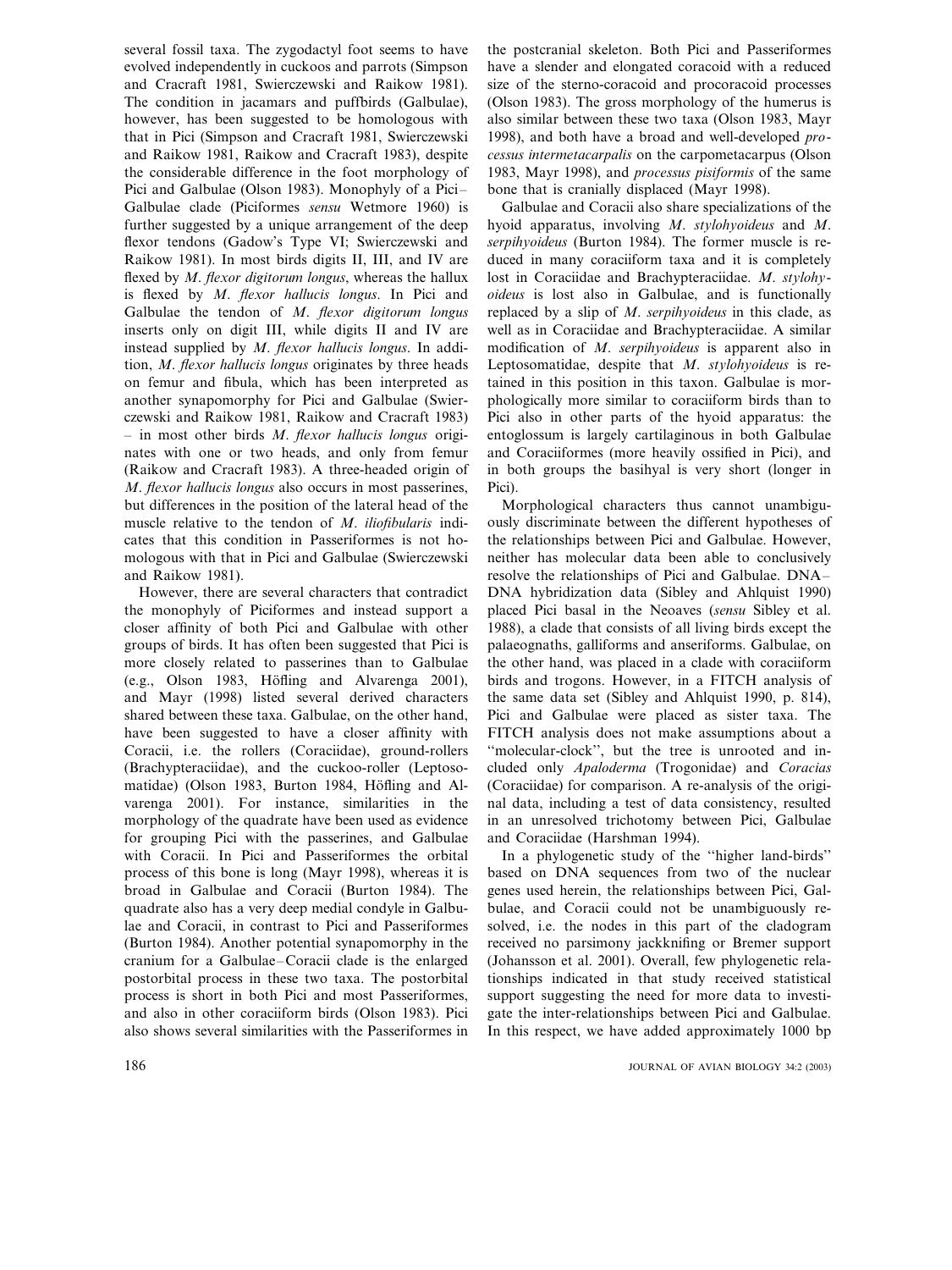to the RAG-1 sequences used in Johansson et al. (2001), and also sequenced approximately 700 bp of an intron of the nuclear myoglobin gene.

# **Material and Methods**

# **Taxon sampling and outgroup**

The taxa included in the study are listed in Table 1. In Pici, the woodpecker–honeyguide and barbet–toucan clades are represented by two and five species each in the analyses. The Galbulae is represented by three species (two puffbirds and one jacamar), and the passerines by five species (three suboscines and two oscines). Furthermore, the analyses included representatives of most families placed in the order Coraciiformes (*sensu* Wetmore 1960), with a roller (Coraciidae) representing Coracii. Due to the relatively poor knowledge of the basal phylogenetic relationships within the birds (Johansson et al. 2001), the least inclusive clade to which these birds can be assigned is Neoaves. Therefore, the tree was rooted with two representatives of the Galloanserae (*Chauna torquata* and *Alectura lathami* ) – the proposed sister group of Neoaves (Groth and Barrowclough 1999, van Tuinen et al. 2000).

### **The genes**

The DNA sequences used in the study were obtained from three gene segments located in the nuclear genome. Two of these segments are parts of the protein coding genes c-*myc* and RAG-1. These genes have proven useful in resolving the earliest divergences in the avian phylogeny (Groth and Barrowclough 1999, Johansson et al. 2001, Barker et al. 2002, Ericson et al. 2002a) and they both show low levels of homoplasy at this phylogenetic level (Groth and Barrowclough 1999, Irestedt et al. 2001, Johansson et al. 2001). The analyzed region of the c-*myc* gene is located in the exon 3 and corresponds to the region between positions 759 and 1235 in the published *Gallus* sequence (Watson et al. 1983). The analyzed portion of the RAG-1 gene is located in the single exon of this gene and includes totally 1914 bp starting at position 1054 in the *Gallus* sequence (GenBank M58530, Carlson et al. 1991).

The third gene fragment sequenced is the complete intron II of the myoglobin gene, including 13 and 10 bp of the flanking exons 2 and 3, respectively (Heslewood et al. 1998). This gene has previously proven informative in phylogenetic studies within Passeriformes (e.g., Ericson et al. 2002a, b, Irestedt et al. 2002). To evaluate the level of saturation in this intron, the observed numbers of pairwise transitions and transversions in the myoglobin intron II were plotted against the pairwise

sequence divergence calculated from the combined c*myc* and RAG-1 genes. This showed that both transitions and transversions are linearly correlated against the total sequence distances (Fig. 1), indicating that there are low levels of saturation in this gene.

### **DNA extraction, amplification, and sequencing**

The laboratory procedures for amplifying and sequencing the different genes follow protocols described in Norman et al. (1998), Ericson et al. (2000), Irestedt et al. (2001, 2002), Johansson et al. (2001). All amplifications were carried out with Ready-To-Go™ PCR Beads (Amersham Pharmacia Biotech) as  $25 \mu l$  reactions following the manufacturer's recommendations with a final concentration of each primer of  $0.4 \mu M$ . Before sequencing, the PCR products were cleaned with QIAquick™ PCR Purification Kit (QIAGEN®). Sequencing reactions were done with Perkin Elmer Applied BioSystems PRISM terminator cycle sequencing kits with AmpliTaq FS polymerase with BigDye terminators, following the manufacturer's protocol. Both strands were sequenced for each gene and the multiple sequence fragments obtained by sequencing with different primers were assembled to complete sequences with SeqMan II™ (DNASTAR Inc.). Primers and thermocycling conditions for amplification and sequencing are summarized in the Appendix.

For one sample, *Galbula cyaneus*, the second fragment of the RAG-1 gene were not possible to sequence under standard conditions. Sequencing of the nested PCR product consistently gave a very clean sequencing chromatogram but with an unusually high number (ca 40) of ambiguous positions. As this could be a result of a contaminated sample, a second individual (LSUMZ B10838) was amplified and sequenced, but also this specimen showed a high number of ambiguous peaks. However, sequencing of the unnested product yielded a clean, unambiguous sequence, although the external primer R63 did not yield any sequence data. As a consequence, the last approximately 400 basepairs of the *Galbula* sequence is based on reading of a single strand.

## **Alignment**

The sequences were aligned by eye in MegAlign™ (DNASTAR inc.). No length variation was observed in the protein-coding RAG-1 gene, whereas two indels (insertions or deletions) were found in the c-*myc* gene. Compared with the outgroup, one indel represents a deletion of six basepairs (two amino acids) at position 889 in Picidae and Indicatoridae (see Johansson et al. 2001). The other indel is an insertion of twelve basepairs in *Megalaima* (Ramphastides). This insertion is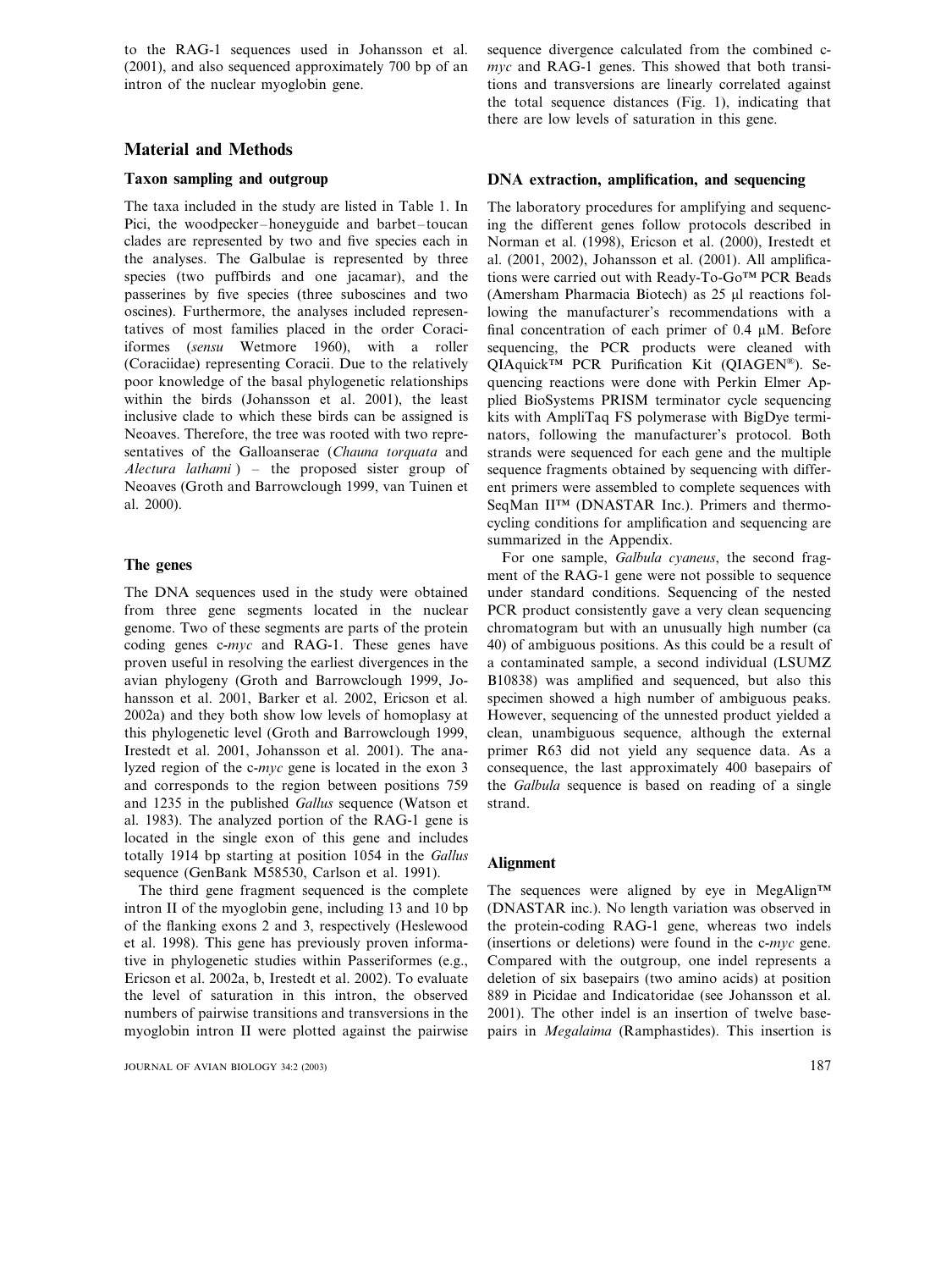| Ref.<br>$RAG-1$<br>Ref.<br>Myoglobin<br>$c-myc$<br>Megalaima virens<br>Ramphastides<br><b>B20788</b><br><b>LSUMZ</b><br>1<br>AY165829<br>$\mathbf{1}$<br>AY165793<br>AY165814<br>$\sqrt{2}$<br>Trachyphonus usambiro<br>Ramphastides<br>P <sub>603</sub><br><b>ZMCU</b><br>AF295156<br>AF294683<br>$\overline{c}$<br>AY165825<br>$\sqrt{2}$<br>P593<br><b>ZMCU</b><br>$\overline{c}$<br>Stactolaema olivacea<br>Ramphastides<br>AF295157<br>AF294684<br>AY16522<br>$\overline{c}$<br>2<br>Eubucco bourcierii<br>Ramphastides<br>P587<br>ZMCU<br>AF295158<br>AF294685<br>AY165809<br>Ramphastides<br>937285<br><b>NRM</b><br>AF295159<br>2<br>AF294686<br>2<br>Pteroglossus castanotis<br>AY165821<br>$\mathbf{1}$<br>Indicator minor<br>Indicatoridae<br>2000: 66<br>AY165830<br>-1<br>S. Andersson<br>AY165794<br>AY165812<br>3<br>Picumnus cirratus<br>Picidae<br>976666<br><b>NRM</b><br>AF295174<br>AF295195<br>3<br>AY165819<br>$\overline{c}$<br>$\overline{2}$<br>Bucconidae<br>947240<br><b>NRM</b><br>AF295153<br>AF294680<br>Nystalus maculatus<br>AY165817<br>$\sqrt{2}$<br>$\sqrt{2}$<br>Bucconidae<br>T. J. Parsons<br>AF295154<br>AF294681<br>Bucco capensis<br>AY165801<br>2<br>Galbulidae<br>T. J. Parsons<br>AF295155<br>2<br>AF294682<br>Galbula cyanescens<br>AY165810<br>750<br>$\overline{2}$<br>Coraciidae<br><b>NMWM</b><br>Coracias caudata<br>AF295148<br>AY165807<br>Coracias caudata<br>Coraciidae<br>$\overline{4}$<br>AF143737<br>968171<br><b>NRM</b><br>2<br>AF294671<br>2<br>Alcedo atthis<br>Alcedinidae<br>AF295143<br>AY165800<br>Alcedinidae<br>2000: 70<br>$\mathbf{1}$<br>Ispidina picta<br>S. Andersson<br>AY165831<br>AY165795<br>$\mathbf{1}$<br>AY165813<br>Alcedinidae<br>20016589<br><b>NRM</b><br>$\mathbf{1}$<br>Halcyon macleavii<br>AY165832<br>AY165796<br>1<br>AY165811<br>$\overline{c}$<br>Chloroceryle americana<br>Alcedinidae<br>937351<br><b>NRM</b><br>AF295144<br>2<br>AF294672<br>AY165806<br>$\mathbf{1}$<br>Alcedinidae<br>976697<br><b>NRM</b><br>AY165833<br>1<br>AY165804<br>Cervle torquata<br>AY165797<br>$\overline{c}$<br>Todus mexicanus<br>Todidae<br><b>B11311</b><br><b>LSUMZ</b><br>AF295145<br>$\overline{2}$<br>AF294673<br>AY165824<br>3<br>947281<br><b>NRM</b><br>AF295170<br>AF295170<br>3<br>AY165816<br>Momotus momota<br>Momotidae<br>Meropidae<br>P935<br><b>ZMCU</b><br>AF295147<br>$\boldsymbol{2}$<br>AF294675<br>$\overline{c}$<br>Merops viridis<br>AY165815<br>$\sqrt{2}$<br>$\sqrt{2}$<br>Bucerotidae<br>P487<br><b>ZMCU</b><br>AF295152<br>AY165823<br>Tockus erythrorhynchus<br>AF294679<br>$\overline{c}$<br>2<br>Trogon melanurus<br>Trogonidae<br>P494<br><b>ZMCU</b><br>AF295142<br>AF294670<br>AY165828<br><b>ANSP</b><br>Harpactes oreskios<br>Trogonidae<br>1316<br>AY165834<br>$\mathbf{1}$<br>AY165798<br>$\mathbf{1}$<br>AY165827<br>Pitta angolensis<br>Pittidae<br>S1027<br>ZMCU<br>AF295176<br>3<br>AF295197<br>3<br>AY165820<br>966793<br>Rhinocryptidae<br><b>NRM</b><br>AF295178<br>3<br>AF295199<br>3<br>Rhinocrypta lanceolata<br>AY065775<br>Tyrannidae<br>976722<br>3<br>AF295203<br>3<br>Tyrannus savana<br><b>NRM</b><br>AF295182<br>AY165826<br>Menuridae<br>LAB1112<br>AF295169<br>3<br>AF295169<br>3<br>AY064744<br>Menura novaehollandiae<br>AM<br>3<br>O11<br><b>ZMCU</b><br>3<br>AF295162<br>Campephaga flava<br>Campephagidae<br>AF295162<br>AY165803<br>$\overline{2}$<br>$\overline{2}$<br>996341<br><b>NRM</b><br>AF294655<br>Cuculus canorus<br>Cuculidae<br>AF295127<br>AY165808<br>Cuculidae<br>937391<br><b>NRM</b><br>$\mathbf{1}$<br>Guira guira<br>AY165835<br>AY165799<br>$\mathbf{1}$<br>AY165818<br>5<br>Chauna torquata<br>Anhimidae<br>T. J. Parsons<br>AY034413<br>AY165805 | Species         | Clade     | Sample no. | Owner |  |          | GenBank Acc. No. |              |
|----------------------------------------------------------------------------------------------------------------------------------------------------------------------------------------------------------------------------------------------------------------------------------------------------------------------------------------------------------------------------------------------------------------------------------------------------------------------------------------------------------------------------------------------------------------------------------------------------------------------------------------------------------------------------------------------------------------------------------------------------------------------------------------------------------------------------------------------------------------------------------------------------------------------------------------------------------------------------------------------------------------------------------------------------------------------------------------------------------------------------------------------------------------------------------------------------------------------------------------------------------------------------------------------------------------------------------------------------------------------------------------------------------------------------------------------------------------------------------------------------------------------------------------------------------------------------------------------------------------------------------------------------------------------------------------------------------------------------------------------------------------------------------------------------------------------------------------------------------------------------------------------------------------------------------------------------------------------------------------------------------------------------------------------------------------------------------------------------------------------------------------------------------------------------------------------------------------------------------------------------------------------------------------------------------------------------------------------------------------------------------------------------------------------------------------------------------------------------------------------------------------------------------------------------------------------------------------------------------------------------------------------------------------------------------------------------------------------------------------------------------------------------------------------------------------------------------------------------------------------------------------------------------------------------------------------------------------------------------------------------------------------------------------------------------------------------------------------------------------------------------------------------------------------------------------------------------------------------------------------------------------------------------------------------------------------------------------------------------------------------------------------------------------------------------------------------------------------------------------------------------------------------------------------------------------------------------------------------------------------------------------------------------------------------------------------------------------------|-----------------|-----------|------------|-------|--|----------|------------------|--------------|
|                                                                                                                                                                                                                                                                                                                                                                                                                                                                                                                                                                                                                                                                                                                                                                                                                                                                                                                                                                                                                                                                                                                                                                                                                                                                                                                                                                                                                                                                                                                                                                                                                                                                                                                                                                                                                                                                                                                                                                                                                                                                                                                                                                                                                                                                                                                                                                                                                                                                                                                                                                                                                                                                                                                                                                                                                                                                                                                                                                                                                                                                                                                                                                                                                                                                                                                                                                                                                                                                                                                                                                                                                                                                                                                      |                 |           |            |       |  |          |                  | Ref.         |
|                                                                                                                                                                                                                                                                                                                                                                                                                                                                                                                                                                                                                                                                                                                                                                                                                                                                                                                                                                                                                                                                                                                                                                                                                                                                                                                                                                                                                                                                                                                                                                                                                                                                                                                                                                                                                                                                                                                                                                                                                                                                                                                                                                                                                                                                                                                                                                                                                                                                                                                                                                                                                                                                                                                                                                                                                                                                                                                                                                                                                                                                                                                                                                                                                                                                                                                                                                                                                                                                                                                                                                                                                                                                                                                      |                 |           |            |       |  |          |                  | $\mathbf{1}$ |
|                                                                                                                                                                                                                                                                                                                                                                                                                                                                                                                                                                                                                                                                                                                                                                                                                                                                                                                                                                                                                                                                                                                                                                                                                                                                                                                                                                                                                                                                                                                                                                                                                                                                                                                                                                                                                                                                                                                                                                                                                                                                                                                                                                                                                                                                                                                                                                                                                                                                                                                                                                                                                                                                                                                                                                                                                                                                                                                                                                                                                                                                                                                                                                                                                                                                                                                                                                                                                                                                                                                                                                                                                                                                                                                      |                 |           |            |       |  |          |                  |              |
|                                                                                                                                                                                                                                                                                                                                                                                                                                                                                                                                                                                                                                                                                                                                                                                                                                                                                                                                                                                                                                                                                                                                                                                                                                                                                                                                                                                                                                                                                                                                                                                                                                                                                                                                                                                                                                                                                                                                                                                                                                                                                                                                                                                                                                                                                                                                                                                                                                                                                                                                                                                                                                                                                                                                                                                                                                                                                                                                                                                                                                                                                                                                                                                                                                                                                                                                                                                                                                                                                                                                                                                                                                                                                                                      |                 |           |            |       |  |          |                  |              |
|                                                                                                                                                                                                                                                                                                                                                                                                                                                                                                                                                                                                                                                                                                                                                                                                                                                                                                                                                                                                                                                                                                                                                                                                                                                                                                                                                                                                                                                                                                                                                                                                                                                                                                                                                                                                                                                                                                                                                                                                                                                                                                                                                                                                                                                                                                                                                                                                                                                                                                                                                                                                                                                                                                                                                                                                                                                                                                                                                                                                                                                                                                                                                                                                                                                                                                                                                                                                                                                                                                                                                                                                                                                                                                                      |                 |           |            |       |  |          |                  |              |
|                                                                                                                                                                                                                                                                                                                                                                                                                                                                                                                                                                                                                                                                                                                                                                                                                                                                                                                                                                                                                                                                                                                                                                                                                                                                                                                                                                                                                                                                                                                                                                                                                                                                                                                                                                                                                                                                                                                                                                                                                                                                                                                                                                                                                                                                                                                                                                                                                                                                                                                                                                                                                                                                                                                                                                                                                                                                                                                                                                                                                                                                                                                                                                                                                                                                                                                                                                                                                                                                                                                                                                                                                                                                                                                      |                 |           |            |       |  |          |                  |              |
|                                                                                                                                                                                                                                                                                                                                                                                                                                                                                                                                                                                                                                                                                                                                                                                                                                                                                                                                                                                                                                                                                                                                                                                                                                                                                                                                                                                                                                                                                                                                                                                                                                                                                                                                                                                                                                                                                                                                                                                                                                                                                                                                                                                                                                                                                                                                                                                                                                                                                                                                                                                                                                                                                                                                                                                                                                                                                                                                                                                                                                                                                                                                                                                                                                                                                                                                                                                                                                                                                                                                                                                                                                                                                                                      |                 |           |            |       |  |          |                  |              |
|                                                                                                                                                                                                                                                                                                                                                                                                                                                                                                                                                                                                                                                                                                                                                                                                                                                                                                                                                                                                                                                                                                                                                                                                                                                                                                                                                                                                                                                                                                                                                                                                                                                                                                                                                                                                                                                                                                                                                                                                                                                                                                                                                                                                                                                                                                                                                                                                                                                                                                                                                                                                                                                                                                                                                                                                                                                                                                                                                                                                                                                                                                                                                                                                                                                                                                                                                                                                                                                                                                                                                                                                                                                                                                                      |                 |           |            |       |  |          |                  |              |
|                                                                                                                                                                                                                                                                                                                                                                                                                                                                                                                                                                                                                                                                                                                                                                                                                                                                                                                                                                                                                                                                                                                                                                                                                                                                                                                                                                                                                                                                                                                                                                                                                                                                                                                                                                                                                                                                                                                                                                                                                                                                                                                                                                                                                                                                                                                                                                                                                                                                                                                                                                                                                                                                                                                                                                                                                                                                                                                                                                                                                                                                                                                                                                                                                                                                                                                                                                                                                                                                                                                                                                                                                                                                                                                      |                 |           |            |       |  |          |                  |              |
|                                                                                                                                                                                                                                                                                                                                                                                                                                                                                                                                                                                                                                                                                                                                                                                                                                                                                                                                                                                                                                                                                                                                                                                                                                                                                                                                                                                                                                                                                                                                                                                                                                                                                                                                                                                                                                                                                                                                                                                                                                                                                                                                                                                                                                                                                                                                                                                                                                                                                                                                                                                                                                                                                                                                                                                                                                                                                                                                                                                                                                                                                                                                                                                                                                                                                                                                                                                                                                                                                                                                                                                                                                                                                                                      |                 |           |            |       |  |          |                  |              |
|                                                                                                                                                                                                                                                                                                                                                                                                                                                                                                                                                                                                                                                                                                                                                                                                                                                                                                                                                                                                                                                                                                                                                                                                                                                                                                                                                                                                                                                                                                                                                                                                                                                                                                                                                                                                                                                                                                                                                                                                                                                                                                                                                                                                                                                                                                                                                                                                                                                                                                                                                                                                                                                                                                                                                                                                                                                                                                                                                                                                                                                                                                                                                                                                                                                                                                                                                                                                                                                                                                                                                                                                                                                                                                                      |                 |           |            |       |  |          |                  |              |
|                                                                                                                                                                                                                                                                                                                                                                                                                                                                                                                                                                                                                                                                                                                                                                                                                                                                                                                                                                                                                                                                                                                                                                                                                                                                                                                                                                                                                                                                                                                                                                                                                                                                                                                                                                                                                                                                                                                                                                                                                                                                                                                                                                                                                                                                                                                                                                                                                                                                                                                                                                                                                                                                                                                                                                                                                                                                                                                                                                                                                                                                                                                                                                                                                                                                                                                                                                                                                                                                                                                                                                                                                                                                                                                      |                 |           |            |       |  |          |                  | $\mathbf{1}$ |
|                                                                                                                                                                                                                                                                                                                                                                                                                                                                                                                                                                                                                                                                                                                                                                                                                                                                                                                                                                                                                                                                                                                                                                                                                                                                                                                                                                                                                                                                                                                                                                                                                                                                                                                                                                                                                                                                                                                                                                                                                                                                                                                                                                                                                                                                                                                                                                                                                                                                                                                                                                                                                                                                                                                                                                                                                                                                                                                                                                                                                                                                                                                                                                                                                                                                                                                                                                                                                                                                                                                                                                                                                                                                                                                      |                 |           |            |       |  |          |                  |              |
|                                                                                                                                                                                                                                                                                                                                                                                                                                                                                                                                                                                                                                                                                                                                                                                                                                                                                                                                                                                                                                                                                                                                                                                                                                                                                                                                                                                                                                                                                                                                                                                                                                                                                                                                                                                                                                                                                                                                                                                                                                                                                                                                                                                                                                                                                                                                                                                                                                                                                                                                                                                                                                                                                                                                                                                                                                                                                                                                                                                                                                                                                                                                                                                                                                                                                                                                                                                                                                                                                                                                                                                                                                                                                                                      |                 |           |            |       |  |          |                  |              |
|                                                                                                                                                                                                                                                                                                                                                                                                                                                                                                                                                                                                                                                                                                                                                                                                                                                                                                                                                                                                                                                                                                                                                                                                                                                                                                                                                                                                                                                                                                                                                                                                                                                                                                                                                                                                                                                                                                                                                                                                                                                                                                                                                                                                                                                                                                                                                                                                                                                                                                                                                                                                                                                                                                                                                                                                                                                                                                                                                                                                                                                                                                                                                                                                                                                                                                                                                                                                                                                                                                                                                                                                                                                                                                                      |                 |           |            |       |  |          |                  |              |
|                                                                                                                                                                                                                                                                                                                                                                                                                                                                                                                                                                                                                                                                                                                                                                                                                                                                                                                                                                                                                                                                                                                                                                                                                                                                                                                                                                                                                                                                                                                                                                                                                                                                                                                                                                                                                                                                                                                                                                                                                                                                                                                                                                                                                                                                                                                                                                                                                                                                                                                                                                                                                                                                                                                                                                                                                                                                                                                                                                                                                                                                                                                                                                                                                                                                                                                                                                                                                                                                                                                                                                                                                                                                                                                      |                 |           |            |       |  |          |                  |              |
|                                                                                                                                                                                                                                                                                                                                                                                                                                                                                                                                                                                                                                                                                                                                                                                                                                                                                                                                                                                                                                                                                                                                                                                                                                                                                                                                                                                                                                                                                                                                                                                                                                                                                                                                                                                                                                                                                                                                                                                                                                                                                                                                                                                                                                                                                                                                                                                                                                                                                                                                                                                                                                                                                                                                                                                                                                                                                                                                                                                                                                                                                                                                                                                                                                                                                                                                                                                                                                                                                                                                                                                                                                                                                                                      |                 |           |            |       |  |          |                  |              |
|                                                                                                                                                                                                                                                                                                                                                                                                                                                                                                                                                                                                                                                                                                                                                                                                                                                                                                                                                                                                                                                                                                                                                                                                                                                                                                                                                                                                                                                                                                                                                                                                                                                                                                                                                                                                                                                                                                                                                                                                                                                                                                                                                                                                                                                                                                                                                                                                                                                                                                                                                                                                                                                                                                                                                                                                                                                                                                                                                                                                                                                                                                                                                                                                                                                                                                                                                                                                                                                                                                                                                                                                                                                                                                                      |                 |           |            |       |  |          |                  |              |
|                                                                                                                                                                                                                                                                                                                                                                                                                                                                                                                                                                                                                                                                                                                                                                                                                                                                                                                                                                                                                                                                                                                                                                                                                                                                                                                                                                                                                                                                                                                                                                                                                                                                                                                                                                                                                                                                                                                                                                                                                                                                                                                                                                                                                                                                                                                                                                                                                                                                                                                                                                                                                                                                                                                                                                                                                                                                                                                                                                                                                                                                                                                                                                                                                                                                                                                                                                                                                                                                                                                                                                                                                                                                                                                      |                 |           |            |       |  |          |                  |              |
|                                                                                                                                                                                                                                                                                                                                                                                                                                                                                                                                                                                                                                                                                                                                                                                                                                                                                                                                                                                                                                                                                                                                                                                                                                                                                                                                                                                                                                                                                                                                                                                                                                                                                                                                                                                                                                                                                                                                                                                                                                                                                                                                                                                                                                                                                                                                                                                                                                                                                                                                                                                                                                                                                                                                                                                                                                                                                                                                                                                                                                                                                                                                                                                                                                                                                                                                                                                                                                                                                                                                                                                                                                                                                                                      |                 |           |            |       |  |          |                  |              |
|                                                                                                                                                                                                                                                                                                                                                                                                                                                                                                                                                                                                                                                                                                                                                                                                                                                                                                                                                                                                                                                                                                                                                                                                                                                                                                                                                                                                                                                                                                                                                                                                                                                                                                                                                                                                                                                                                                                                                                                                                                                                                                                                                                                                                                                                                                                                                                                                                                                                                                                                                                                                                                                                                                                                                                                                                                                                                                                                                                                                                                                                                                                                                                                                                                                                                                                                                                                                                                                                                                                                                                                                                                                                                                                      |                 |           |            |       |  |          |                  |              |
|                                                                                                                                                                                                                                                                                                                                                                                                                                                                                                                                                                                                                                                                                                                                                                                                                                                                                                                                                                                                                                                                                                                                                                                                                                                                                                                                                                                                                                                                                                                                                                                                                                                                                                                                                                                                                                                                                                                                                                                                                                                                                                                                                                                                                                                                                                                                                                                                                                                                                                                                                                                                                                                                                                                                                                                                                                                                                                                                                                                                                                                                                                                                                                                                                                                                                                                                                                                                                                                                                                                                                                                                                                                                                                                      |                 |           |            |       |  |          |                  |              |
|                                                                                                                                                                                                                                                                                                                                                                                                                                                                                                                                                                                                                                                                                                                                                                                                                                                                                                                                                                                                                                                                                                                                                                                                                                                                                                                                                                                                                                                                                                                                                                                                                                                                                                                                                                                                                                                                                                                                                                                                                                                                                                                                                                                                                                                                                                                                                                                                                                                                                                                                                                                                                                                                                                                                                                                                                                                                                                                                                                                                                                                                                                                                                                                                                                                                                                                                                                                                                                                                                                                                                                                                                                                                                                                      |                 |           |            |       |  |          |                  |              |
|                                                                                                                                                                                                                                                                                                                                                                                                                                                                                                                                                                                                                                                                                                                                                                                                                                                                                                                                                                                                                                                                                                                                                                                                                                                                                                                                                                                                                                                                                                                                                                                                                                                                                                                                                                                                                                                                                                                                                                                                                                                                                                                                                                                                                                                                                                                                                                                                                                                                                                                                                                                                                                                                                                                                                                                                                                                                                                                                                                                                                                                                                                                                                                                                                                                                                                                                                                                                                                                                                                                                                                                                                                                                                                                      |                 |           |            |       |  |          |                  |              |
|                                                                                                                                                                                                                                                                                                                                                                                                                                                                                                                                                                                                                                                                                                                                                                                                                                                                                                                                                                                                                                                                                                                                                                                                                                                                                                                                                                                                                                                                                                                                                                                                                                                                                                                                                                                                                                                                                                                                                                                                                                                                                                                                                                                                                                                                                                                                                                                                                                                                                                                                                                                                                                                                                                                                                                                                                                                                                                                                                                                                                                                                                                                                                                                                                                                                                                                                                                                                                                                                                                                                                                                                                                                                                                                      |                 |           |            |       |  |          |                  |              |
|                                                                                                                                                                                                                                                                                                                                                                                                                                                                                                                                                                                                                                                                                                                                                                                                                                                                                                                                                                                                                                                                                                                                                                                                                                                                                                                                                                                                                                                                                                                                                                                                                                                                                                                                                                                                                                                                                                                                                                                                                                                                                                                                                                                                                                                                                                                                                                                                                                                                                                                                                                                                                                                                                                                                                                                                                                                                                                                                                                                                                                                                                                                                                                                                                                                                                                                                                                                                                                                                                                                                                                                                                                                                                                                      |                 |           |            |       |  |          |                  | 7            |
|                                                                                                                                                                                                                                                                                                                                                                                                                                                                                                                                                                                                                                                                                                                                                                                                                                                                                                                                                                                                                                                                                                                                                                                                                                                                                                                                                                                                                                                                                                                                                                                                                                                                                                                                                                                                                                                                                                                                                                                                                                                                                                                                                                                                                                                                                                                                                                                                                                                                                                                                                                                                                                                                                                                                                                                                                                                                                                                                                                                                                                                                                                                                                                                                                                                                                                                                                                                                                                                                                                                                                                                                                                                                                                                      |                 |           |            |       |  |          |                  |              |
|                                                                                                                                                                                                                                                                                                                                                                                                                                                                                                                                                                                                                                                                                                                                                                                                                                                                                                                                                                                                                                                                                                                                                                                                                                                                                                                                                                                                                                                                                                                                                                                                                                                                                                                                                                                                                                                                                                                                                                                                                                                                                                                                                                                                                                                                                                                                                                                                                                                                                                                                                                                                                                                                                                                                                                                                                                                                                                                                                                                                                                                                                                                                                                                                                                                                                                                                                                                                                                                                                                                                                                                                                                                                                                                      |                 |           |            |       |  |          |                  | 6            |
|                                                                                                                                                                                                                                                                                                                                                                                                                                                                                                                                                                                                                                                                                                                                                                                                                                                                                                                                                                                                                                                                                                                                                                                                                                                                                                                                                                                                                                                                                                                                                                                                                                                                                                                                                                                                                                                                                                                                                                                                                                                                                                                                                                                                                                                                                                                                                                                                                                                                                                                                                                                                                                                                                                                                                                                                                                                                                                                                                                                                                                                                                                                                                                                                                                                                                                                                                                                                                                                                                                                                                                                                                                                                                                                      |                 |           |            |       |  |          |                  |              |
|                                                                                                                                                                                                                                                                                                                                                                                                                                                                                                                                                                                                                                                                                                                                                                                                                                                                                                                                                                                                                                                                                                                                                                                                                                                                                                                                                                                                                                                                                                                                                                                                                                                                                                                                                                                                                                                                                                                                                                                                                                                                                                                                                                                                                                                                                                                                                                                                                                                                                                                                                                                                                                                                                                                                                                                                                                                                                                                                                                                                                                                                                                                                                                                                                                                                                                                                                                                                                                                                                                                                                                                                                                                                                                                      |                 |           |            |       |  |          |                  |              |
|                                                                                                                                                                                                                                                                                                                                                                                                                                                                                                                                                                                                                                                                                                                                                                                                                                                                                                                                                                                                                                                                                                                                                                                                                                                                                                                                                                                                                                                                                                                                                                                                                                                                                                                                                                                                                                                                                                                                                                                                                                                                                                                                                                                                                                                                                                                                                                                                                                                                                                                                                                                                                                                                                                                                                                                                                                                                                                                                                                                                                                                                                                                                                                                                                                                                                                                                                                                                                                                                                                                                                                                                                                                                                                                      |                 |           |            |       |  |          |                  | $\mathbf{1}$ |
|                                                                                                                                                                                                                                                                                                                                                                                                                                                                                                                                                                                                                                                                                                                                                                                                                                                                                                                                                                                                                                                                                                                                                                                                                                                                                                                                                                                                                                                                                                                                                                                                                                                                                                                                                                                                                                                                                                                                                                                                                                                                                                                                                                                                                                                                                                                                                                                                                                                                                                                                                                                                                                                                                                                                                                                                                                                                                                                                                                                                                                                                                                                                                                                                                                                                                                                                                                                                                                                                                                                                                                                                                                                                                                                      |                 |           |            |       |  |          |                  | $\mathbf{1}$ |
|                                                                                                                                                                                                                                                                                                                                                                                                                                                                                                                                                                                                                                                                                                                                                                                                                                                                                                                                                                                                                                                                                                                                                                                                                                                                                                                                                                                                                                                                                                                                                                                                                                                                                                                                                                                                                                                                                                                                                                                                                                                                                                                                                                                                                                                                                                                                                                                                                                                                                                                                                                                                                                                                                                                                                                                                                                                                                                                                                                                                                                                                                                                                                                                                                                                                                                                                                                                                                                                                                                                                                                                                                                                                                                                      | Chauna torquata | Anhimidae |            |       |  | AF143728 | $\overline{4}$   |              |
| 2<br><b>LSUMZ</b><br>2<br>Alectura lathami<br>Megapodidae<br>B20851<br>AF296417<br>AF294687<br>AY165801                                                                                                                                                                                                                                                                                                                                                                                                                                                                                                                                                                                                                                                                                                                                                                                                                                                                                                                                                                                                                                                                                                                                                                                                                                                                                                                                                                                                                                                                                                                                                                                                                                                                                                                                                                                                                                                                                                                                                                                                                                                                                                                                                                                                                                                                                                                                                                                                                                                                                                                                                                                                                                                                                                                                                                                                                                                                                                                                                                                                                                                                                                                                                                                                                                                                                                                                                                                                                                                                                                                                                                                                              |                 |           |            |       |  |          |                  | $\mathbf{1}$ |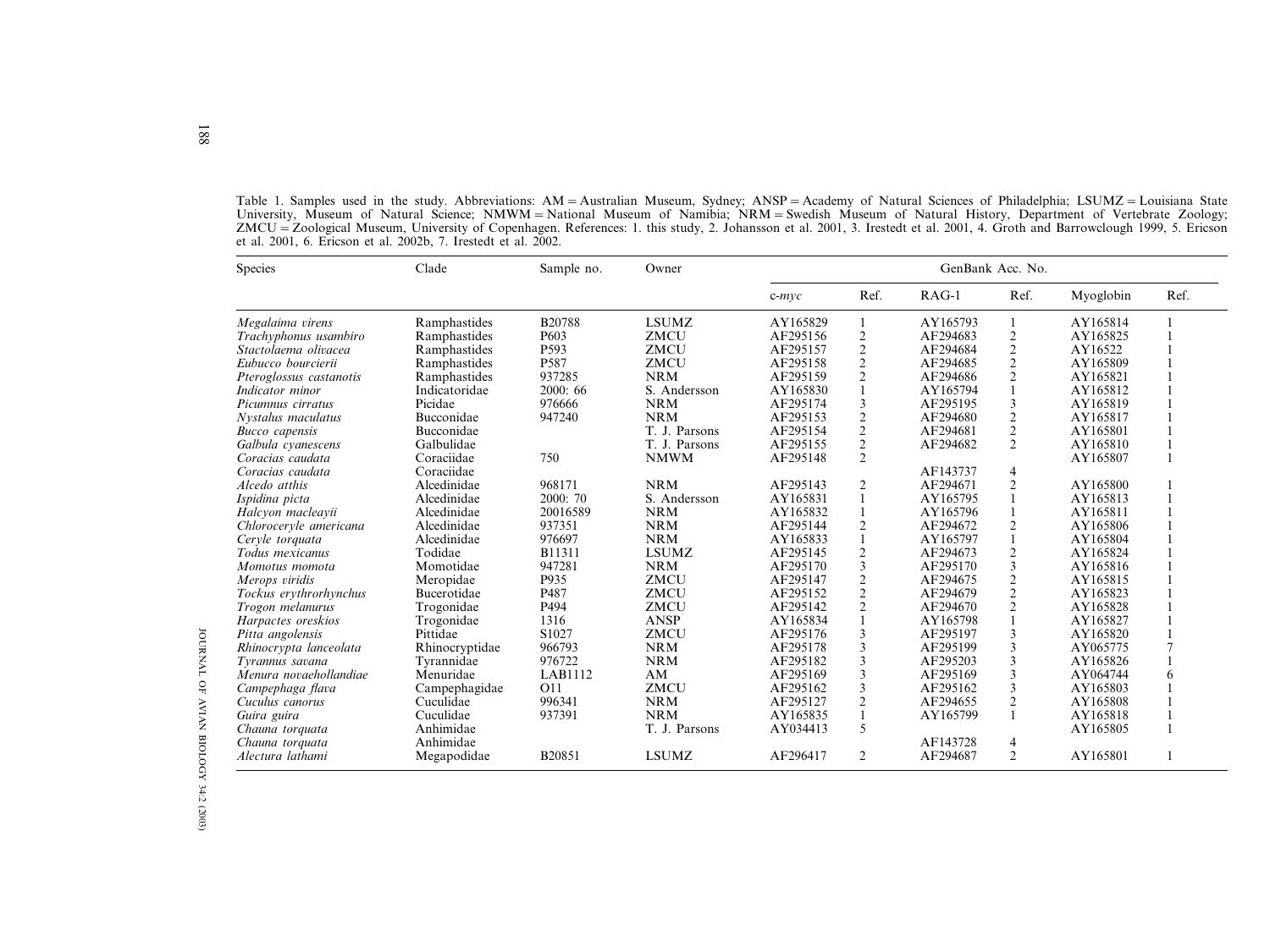

Fig. 1. The observed number of transitions (open circles) and transversions (filled circles) in intron II of the myoglobin gene plotted against the pairwise sequence divergences calculated for the combined c-myc and RAG-1 genes.

located in a region were a duplication of the twelve basepairs occurs in all investigated taxa and the insertion in *Megalaima* is yet another duplication in this region, and based on the present data it is most parsimonious to place it at position 784, although it is also possible to place at positions 772 and 796 relative to the *Gallus* sequence (Watson et al. 1983). A similar duplication has also been observed in swifts, tree-swifts, and hummingbirds (Johansson et al. 2001). In the non-coding myoglobin intron, insertions and deletions are more frequent, and the sequence lengths vary from 648 bp in *Bucco* to 807 bp in *Nystalus*. The sizes of the indels range from singletons in several species to a 158 bp long insertion in *Nystalus*. Despite the many indels, alignment was relatively straightforward and the nucleotide positions could be easily homologized in most cases. The alignment of the myoglobin gene has been deposited in the EMBL Nucleotide Sequence Database (Accession no. ALIGN–000500). The alignment of the three gene segments combined includes 3400 nucleotide positions.

#### **Phylogenetic analysis**

Maximum likelihood (ML) analyses were performed with PAUP\* 4.0b10 (Swofford 1998) on both the combined data set and each of the individual genes. The model for the maximum likelihood analysis was selected with the likelihood-ratio test implemented in Modeltest 3.06 (Posada and Crandall 1998), which

chooses the simplest model that cannot be rejected in favor of a more complex model. Based on the test of maximum likelihood models, the general-time reversal (GTR) model with an estimate of invariable sites (I) and a discrete (four rate categories)  $\Gamma$ -distribution model of among site rate heterogeneity was selected for the combined data set. This model was also chosen for the analysis of the RAG-1 gene, whereas the HKY model with  $\Gamma$ -distributed site rate heterogeneity was chosen for the intron sequence. The parameter values for the ML analysis were taken from the estimates made by Modeltest (Table 2).

In addition, Bayesian phylogenetic analyses were performed with MrBayes 2.01 (Huelsenbeck and Ronquist 2001) on both the combined data set and the RAG-1 and myoglobin genes separately, using the same models as in the ML analyses. The Bayesian approach to phylogeny reconstruction, as it is implemented in Mr-Bayes 2.01, approximates the posterior probability for a phylogenetic tree by successively altering the model parameter values in a Markov chain Monte Carlo procedure (Huelsenbeck and Ronquist 2001). Initially, a random tree and parameter values are chosen as a starting point, and for each step in the chain a new combination of topology and parameter values is either accepted or rejected according to the Metropolis–Hastings–Green algorithm. At each step the log likelihood values are recorded and after these have reached a plateau and stabilized, the frequency by which a certain clade appear among the sampled trees is an approximation of its posterior probability. In order to more efficiently traverse the parameter space, several chains with different ''temperatures'' can be run simultaneously. A heated chain can more easily cross deep valleys and thus avoid that the chain is entrapped on a local optima (see Yang and Rannala 1997, Larget and Simon 1999, Huelsenbeck and Ronquist 2001 for a more detailed description of Bayesian inference). In the present analysis four Markov chains (three heated and one cold, temperature  $=0.2$ ) were run for 100 000 generations with trees sampled every 10th generation. The log likelihood values stabilized after approximately 20 000 generations, and the posterior probabilities were calculated from the remaining 8000 trees.

Nodal supports were also evaluated under the parsimony criterion (MP) with a bootstrap analysis in

Table 2. Models and parameter values used in the maximum likelihood analysis estimated by Modeltest (Posada and Crandall 1998).

| Gene                                                                                            | Model | Base frequencies<br>Rate parameters |  |  |  | Shape | Proportion of<br>parameter invariable |                                 |        |        |
|-------------------------------------------------------------------------------------------------|-------|-------------------------------------|--|--|--|-------|---------------------------------------|---------------------------------|--------|--------|
|                                                                                                 |       |                                     |  |  |  |       |                                       | A C G T A-C A-G A-T C-G C-T G-T |        | sites  |
| Combined GTR+I+G 0.2884 0.2343 0.2502 0.2253 1.6969 6.389 0.8181 1.4375 10.5343 1.000 0.9725    |       |                                     |  |  |  |       |                                       |                                 |        | 0.3285 |
| RAG-1 exon GTR+I+G 0.2795 0.2368 0.2707 0.2130 2.1419 6.6776 0.6123 1.1963 13.2701 1.000 1.0375 |       |                                     |  |  |  |       |                                       |                                 |        | 0.4570 |
| Myoglobin $HKY+G$ 0.2732 0.2318 0.2235 0.2715 transversion: transition ratio = 2.2559<br>intron |       |                                     |  |  |  |       |                                       |                                 | 2.1370 |        |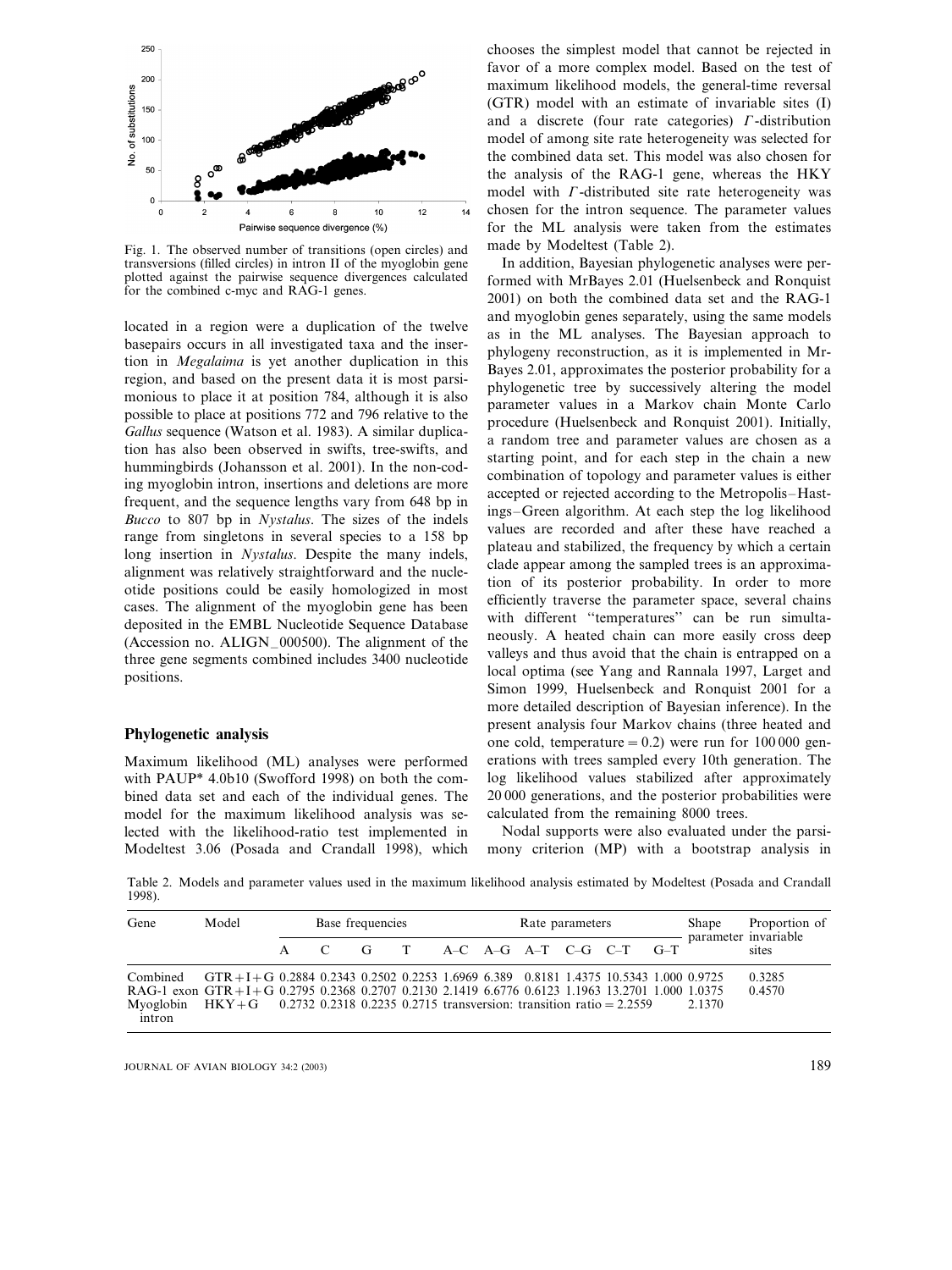PAUP\* 4.0b10 (Swofford 1998). The support values were estimated with 1000 bootstrap replicates, each with 10 random additions of taxa.

## **Results**

Within the ingroup the pairwise uncorrected sequence divergence in the myoglobin intron range from 2.6% between the two species of puffbirds (*Bucco* and *Nystalus*), to 20.1% between *Rhinocrypta* and *Stactolaema*. Distances between the ingroup and the outgroup taxa range from 11.1 to 20.6%, and 95% of all samples fall between 6.8% and 19.1%.

The corresponding figures for RAG-1 are generally lower, and range from 1.6% between the two puffbirds to 12.2% between *Galbula* and *Eubucco*. Distances between ingroup and outgroup taxa range from 6.3% between *Coracias* and *Chauna* to 12.2% between *Picumnus* and *Alectura*, and 95% of all observations fall between 4.5 and 11.3%.

Of the three genes studied, the lowest pairwise sequence divergences are found in c-*myc*. Within the ingroup the distances range from 0.8% between *Eubucco* and *Pteroglossus* to 8.9% between *Picumnus* and *Tockus*. Distances between the ingroup and outgroup taxa range from 3.8% between *Bucco* and *Chauna* to 11.1% between *Picumnus* and *Alectura*.

The ML and Bayesian inference of the combined data set resulted in almost identical topologies and differed only in the position of a single branch (see below). Also the bootstrap analysis under the parsimony criteria resulted in a similar tree, although not all nodes indicated by the model-based analyses were recovered with bootstrap support exceeding 50%.

Monophyly of Pici and Galbulae, respectively, were corroborated by all analyses, and both clades receive high support values (Fig. 2). Furthermore, the sister group relationship between these two clades is recovered in 90% of the bootstrap replicates and has a 100% posterior probability in the Bayesian phylogenetic analysis. Thus, the combined dataset strongly supports monophyly of the Piciformes (*sensu* Wetmore 1960). Within Pici, the woodpecker (*Picumnus*) is the sister of the honeyguide (*Indicator*) and this clade in turn, is the sister group of the barbets and toucans. In the barbet–



Fig. 2. The 50% majority-rule consensus tree obtained from the Bayesian inference analysis of the combined (c-*myc* exon 3, RAG-1 and myoglobin intron II) data set. Nodal supports are indicated in front of the nodes (posterior probabilities from the Bayesian analysis are given below branches and bootstrap support from the parsimony analysis above).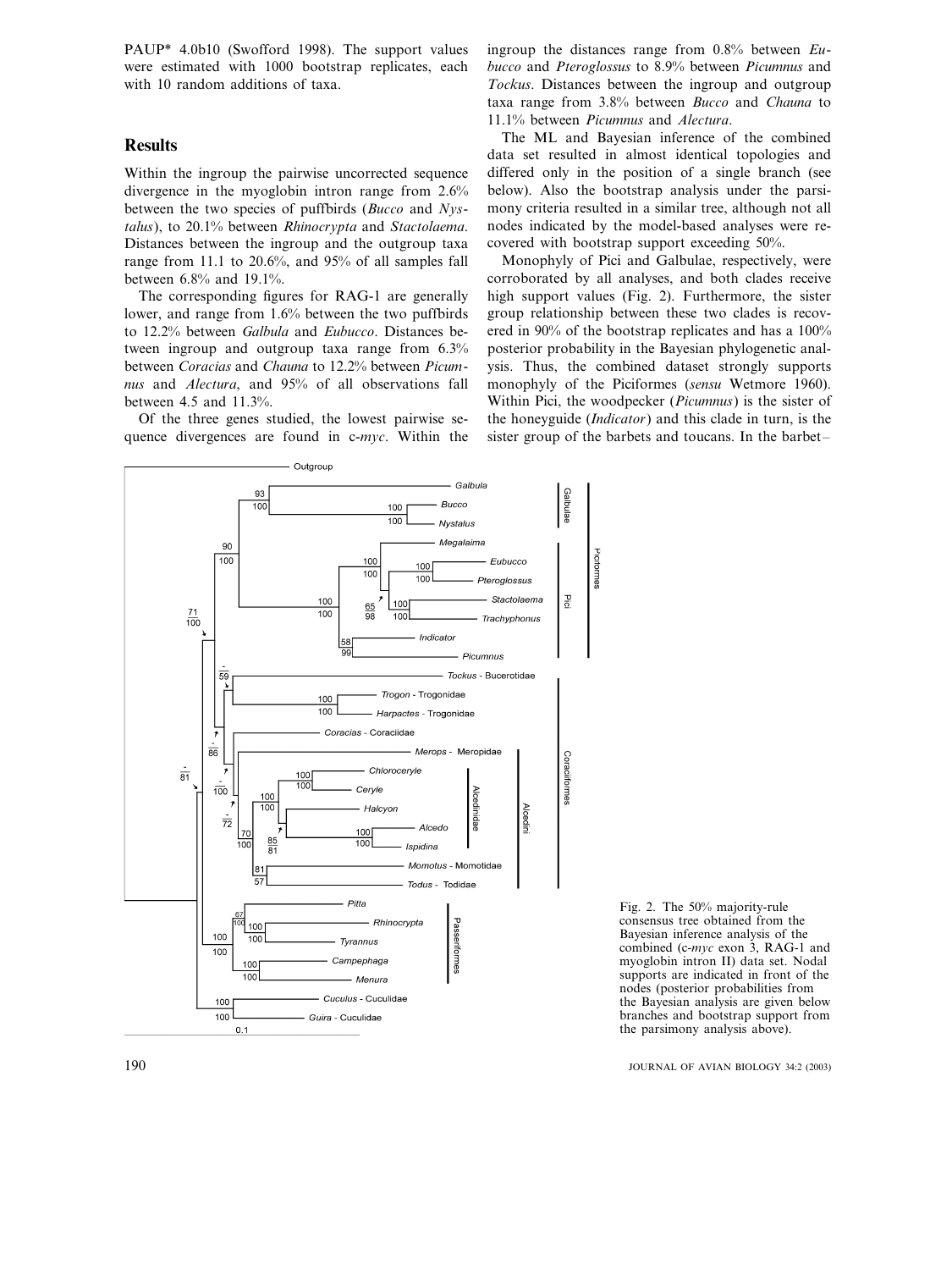toucan clade, the South American taxa (*Pteroglossus* and *Eubucco*) form the sister clade to the African barbets (*Trachyphonus* and *Stactolaema*), and the Asian representative (*Megalaima*) is basal to the other. Both the African and South American clades receive a 100% bootstrap support, while the sister group relationship between these two clades and the Asian species also has a high posterior probability of 98%, but only a 69% bootstrap support.

The five kingfisher species (Alcedinidae) were recovered as monophyletic and the association of *Halcyon* (Halcyoninae) with *Alcedo* and *Ispidina* (Alcedininae) receive a relatively high bootstrap support (85%). *Chloroceryle* and *Ceryle* (Cerylininae) are placed as sister taxa basal to the other three kingfishers.

The only incongruence observed between the two model-based analyses concerns the relative position of *Todus* (Todidae). The Bayesian analysis places this taxon as the sister of *Momotus* (Momotidae), and these two in turn are placed as the sister group of the kingfishers (Fig. 2). These relationships are also supported by the bootstrap analysis under the parsimony criterion, but in the ML tree the motmot and the kingfishers are placed as sister taxa with the tody positioned basal to them. Although the inter-relationships between Momotidae, Todidae, and Alcedinidae differ between the analyses, the monophyly of these three taxa is strongly supported (Fig. 2). Associated with this clade are also the bee-eaters (*Merops*, Meropidae), indicating the monophyly of Alcedini *sensu* Sibley and Ahlquist (1990).

Monophyly of Coraciiformes (including the trogons, Trogonidae) is indicated by both the ML and the Bayesian analyses, and both place the coraciiforms as the sister group of Piciformes. Neither of these relationships are, however, supported by the bootstrap analysis under the parsimony criterion. Many of the associations within Coraciiformes suggested by the modelbased analyses have high posterior probabilities, but are nevertheless unsupported by the MP analysis. For instance, the association of the roller (*Coracias*, Coraciidae) with Alcedini has a 100% posterior probability, but is unsupported by the parsimony analysis (Fig. 2).

Monophyly of the Passeriformes is highly supported and this taxon is placed as the sister group of the piciform–coraciiform clade in the model-based analyses. The two cuckoos (Cuculidae) are placed basal to all other ingroup taxa.

The individual gene trees differ markedly in resolution. The c-*myc* tree is almost completely unresolved (only a parsimony analysis was conducted for this gene). The RAG-1 and myoglobin gene trees are generally similar but some conflicts in weakly supported nodes exist. Both the RAG-1 and myoglobin gene trees support monophyly of Piciformes (Fig. 3), and within this clade both Pici and Galbulae are recovered as monophyletic. Both trees also place the cuckoos basal

JOURNAL OF AVIAN BIOLOGY 34:2 (2003) 191

relative all ingroup taxa and place Passeriformes as the sister group to a clade containing the Piciformes and Coraciiformes. Relationships within this latter piciform–coraciiform clade differ, however, between the gene trees. The conflicting nodes are all weakly supported, or unsupported, by the parsimony analysis. None of the gene trees are identical to the tree obtained in the analysis of the combined data set, but the myoglobin tree, being the most similar, differs only in a few nodes. In agreement with the tree based on the combined data set, the myoglobin gene tree recognizes a clade with the piciform and the coraciiform taxa (Fig. 3a), although the coraciiform clade does not include the trogons as in the combined tree. Instead, the trogons are placed as the sister taxon to the piciform–coraciiform clade in the myoglobin tree. Monophyly of a Coracii–Alcedini clade is highly supported, and a sister group relationship between motmot (*Momotus*) and tody (*Todus*) is recovered by all three analyses. However, albeit weakly supported, the two model-based analyses of the myoglobin intron suggest that the beeeaters (*Merops*) and the roller (*Coracias*) are sister groups, and within Passeriformes, the pitta (*Pitta*, Pittidae) is placed basal relative the other suboscines and oscines.

The RAG-1 tree (Fig. 3b) differs more from that proposed by the analysis of the combined data set. However, all nodes that differ, except one, are unsupported by the bootstrap analysis.

# **Discussion**

The present study strongly supports a sister group relationship between Pici and Galbulae, i.e. monophyly of the order Piciformes *sensu* Wetmore (1960). Thus, it appears that the zygodactyl foot in Pici and Galbulae, despite the different morphology in the two groups, are homologous, and the Type VI arrangement of the flexor tendons have evolved only once within birds. Of the two other groups of recent birds with a zygodactyl foot, only representatives of one (cuckoos, Cuculidae) were included in the present analysis. Based on the MP analysis the position of the cuckoos is unresolved relative to Piciformes, but it is apparent from the modelbased ML and Bayesian analyses that the cuckoos are not closely associated with Piciformes. In both these analyses the cuckoos are instead placed as the sister group to all other ingroup taxa (Fig. 2).

Within Pici, the woodpeckers (Picidae) and honeyguides (Indicatoridae) are sister taxa. The bootstrap support for this clade is relatively low (58%), but the monophyly of this clade is further supported by a synapomorphic deletion of two amino acids in the protein coding c-*myc*. Indels in the c-*myc* gene are rare, and those that have been observed in birds have been proven informative about phylogenetic relationships (Ericson et al. 2000, Johansson et al. 2001).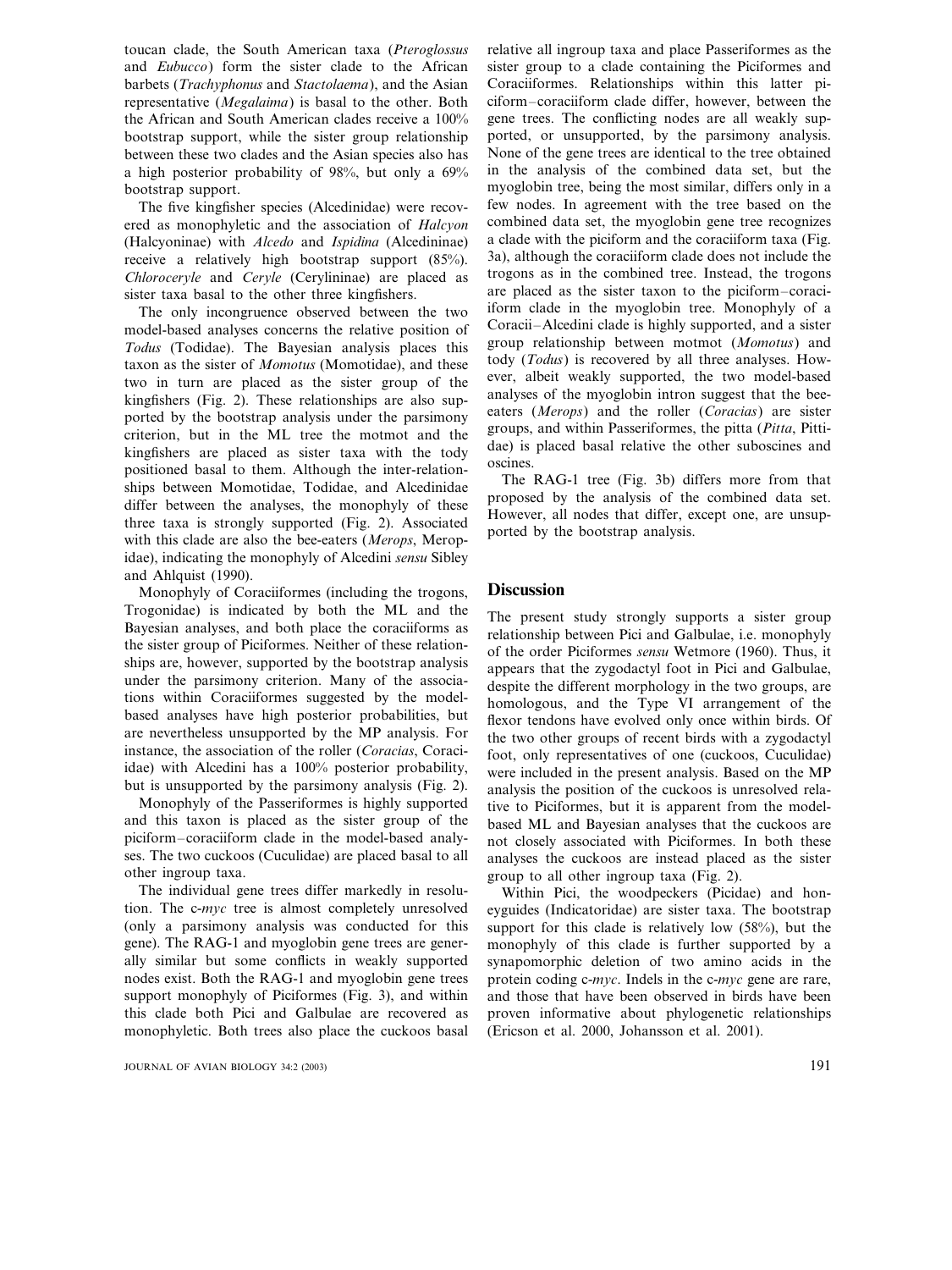A.



Fig. 3. The 50% majority-rule consensus tree obtained from the Bayesian inference analysis of (A) the myoglobin intron II and (B) the RAG-1 gene separately. Nodal supports are indicated in front of the nodes (posterior probabilities from the Bayesian analysis are given below branches and bootstrap support from the parsimony analysis above).

Also the barbet–toucan clade is strongly supported by the sequence data, and the South American barbets and toucans are placed as the sister group of the African barbets in the analysis of the combined data set, whereas the Asian barbets are placed basal to them. Thus, the Old World barbets do not appear to be monophyletic. The posterior probability for placing the Asian *Megalaima* basal relative to the African and South American clades is 98%, but the bootstrap support for this is, however, relatively weak (65%). This topology has, however, also been suggested by DNA– DNA hybridization data (Sibley and Ahlquist 1990). Non-monophyly of the Old World barbets has also been proposed based on morphological data by Prum (1988), but that tree is nevertheless quite different from the one presented here. In agreement with the present study and several others (Burton 1984, Sibley and

Ahlquist 1990, Lanyon and Hall 1994, Johansson et al. 2001), the toucans were placed together with the South American barbets in that study, but the morphological data suggested that the South American clade is more closely related to Asian than African barbets. Furthermore, Prum (1988) placed the African genus *Trachyphonus* as the sister group of all other barbets, including *Stactolaema* and other African genera. Although more data is needed to conclusively determine how the barbets from the three geographical regions are related, the present data set indicates that *Trachyphonus* is not basal relative all other barbets, but that the two African barbets *Trachyphonus* and *Stactolaema* are monophyletic (Fig. 2).

Monophyly of a clade consisting of the kingfishers, motmots, and todies is also highly supported by the nuclear DNA sequence data. These three taxa are often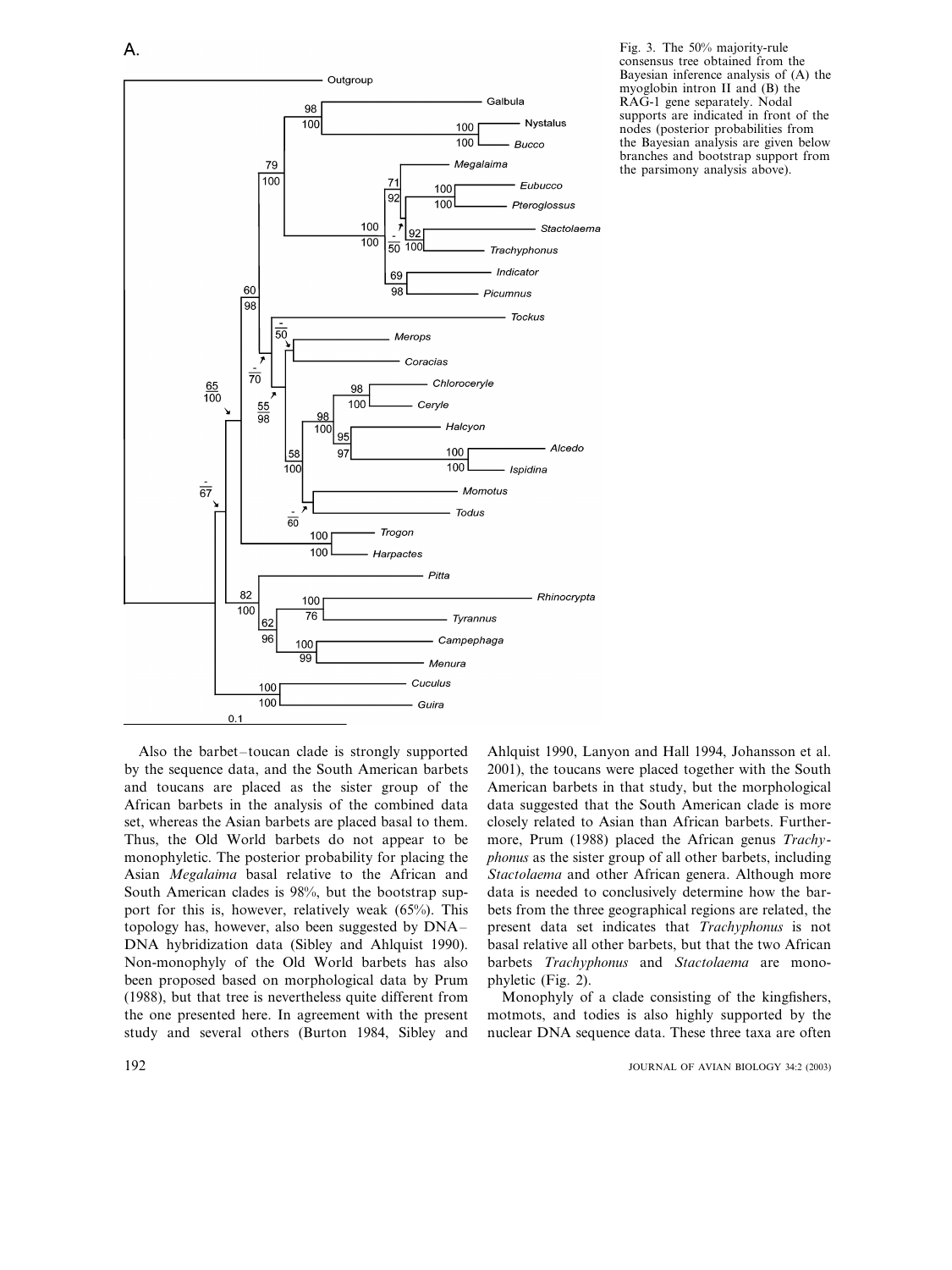

placed together with the bee-eaters in the Alcedini *sensu* Sibley and Ahlquist (1990), and this relationship is suggested by both the ML and Bayesian analyses, but yields no support by the parsimony analysis. The relationships within Alcedini are not conclusively resolved by the present analysis, but both the MP and Bayesian analyses places the motmot and the tody as sister taxa, and this topology is also present in the RAG-1 and myoglobin gene trees. Only the ML analysis of the combined data set places the motmot basal to the kingfishers and the tody. Also among previous studies, both based on morphological and molecular data, there has been very little agreement about the relationships within this clade. The topology proposed by the MP and Bayesian analyses are congruent with the phylogeny of the group proposed by Burton (1984) based on a non-cladistic analysis of the feeding apparatus.

JOURNAL OF AVIAN BIOLOGY 34:2 (2003) 193

Other morphological studies (Maurer and Raikow 1981, Mayr 1998) also recognizes a sister group relationship between motmots and todies, but place the bee-eaters as the sister group of the kingfishers. In addition, Maurer and Raikow (1981) place the trogons in the Alcedini, as sister the to the bee-eaters and the kingfishers. The members of Alcedini share a derived state of the columella (the stapal bone in the ear), which is shared also with trogons (Feduccia 1975). The inclusion of the trogons in the Alcedini is not corroborated by the present study, and it has also been questioned by e.g. Mayr (1998).

A basal position of the bee-eaters relative to the kingfisher–motmot–tody clade, in agreement with the result presented here, has previously been suggested by the DNA–DNA hybridization data (Sibley and Ahlquist 1990). However, different tree topologies were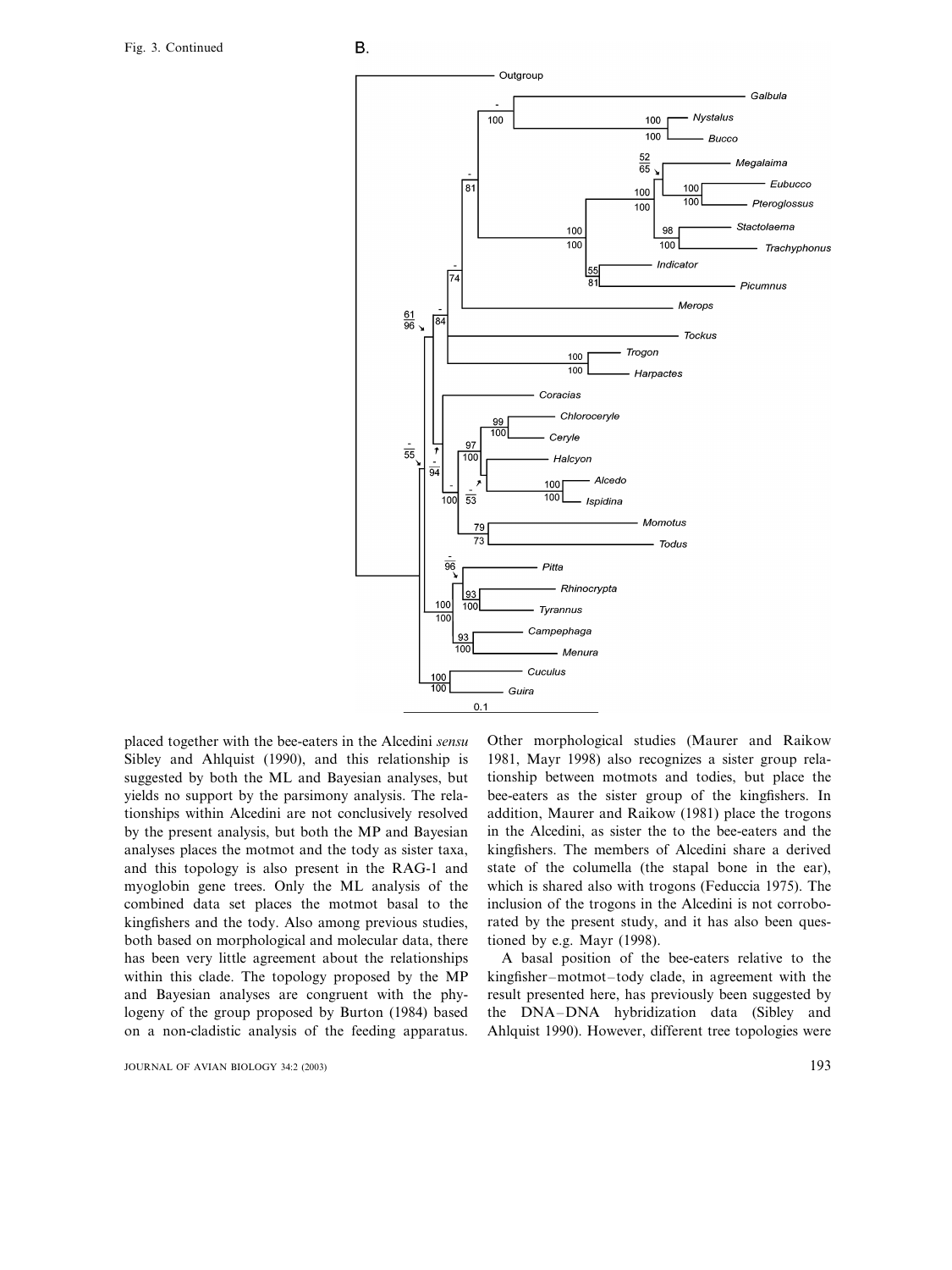recovered when the DNA–DNA hybridization data were analyzed using different clustering algorithms. In the UPGMA analysis, the motmots were placed as the sister group to the kingfishers and todies, whereas motmots and kingfishers as sisters in the FITCH analysis (Sibley and Ahlquist 1990). Furthermore, in the FITCH tree the rollers rather than the bee-eaters are the sister group of this clade. A re-analysis of the DNA–DNA hybridization data (Harshman 1994) resulted in a tree topology of the motmot-tody-kingfisher clade identical with that in the FITCH of Sibley and Ahlquist (1990). The analysis did not resolve the relationships between this clade and the bee-eaters and rollers and left them in an unresolved trichotomy. Seemingly, there are some conflicts between the different data sets, but all morphological analyses agree in placing the motmots and todies together, and this also seems to receive best support by the present data. The position of the bee-eaters is uncertain, but the two main hypotheses place them either as the sister group of the kingfishers (Maurer and Raikow 1981, Mayr 1998) or basal to a clade containing motmots, todies, and kingfishers (Burton 1984, Sibley and Ahlquist 1990). The result of the present analysis is concordant with the latter hypothesis. Furthermore, the association of the rollers with the Alcedini has a strong support by the Bayesian analysis (Fig. 2) and this association is also suggested by the ML analysis.

Although unsupported by the bootstrap analysis, the ML tree indicates that the order Coraciiformes, including the trogons, is monophyletic, and that it is the sister group to Piciformes. The passerines are placed, as sister group to these two clades and basal to all of them are the cuckoos. It should be borne in mind, however, that the taxon sampling in this study was not designed to test the monophyly of Coraciiformes, or the relationship of this group to Piciformes and Passeriformes. These three groups have often been considered as closely related but no synapomorphies have been presented to support this (Cracraft 1981, Olson 1982). Furthermore, monophyly of Coraciiformes has not been convincingly demonstrated and the three synapomorphies proposed by Maurer and Raikow (1981) are also present in groups outside of this clade.

*Acknowledgements* – Tissue and blood samples were kindly provided by the Australian Museum, Sydney (Walter Boles), Academy of Natural Sciences of Philadelphia (Nate Rice, David Agro and Leo Joseph), Museum of Natural Science. Louisiana State University (Frederick H. Sheldon, Donna L. Dittman and Christopher C. Witt), National Museum of Namibia, Windhoek (Joris Komen), Zoological Museum, University of Copenhagen, Zoological Institute (Jon Fieldså), Staffan Andersson, Thomas J. Parsons, and the Swedish Museum of Natural History. We also thank Bodil Cronholm and Pia Eldenäs for assistance in the lab. Gerald Mayr, Mari Källersjö, David T. Parkin, and an anonymous reviewer provided valuable comments on the manuscript. Funding for this project was obtained from Magnus Bergvalls Stiftelse, Olle och Signhild Engkvists Stiftelser, and the Swedish Research Council (grant no. 621-2001-2773 to P.E).

# **References**

- Barker, F. K., Barrowclough, G. F. and Groth, J. G. 2002. A phylogenetic hypothesis for passerine birds: taxonomic and biogeographic implications of an analysis of nuclear DNA sequence data. – Proc. R. Soc. Lond. B 269: 295–308.
- Burton, P. J. K. 1984. Anatomy and evolution of the feeding apparatus in the avian orders Coraciiformes and Piciformes. – Bull. Brit. Mus. (Nat. Hist.). Zool. 47: 331– 441.
- Carlson, L. M., Oettinger, M. A., Schatz, D. G., Masteller, E. L., Hurley, E. A., McCormack, W. T., Baltimore, D. and Thompson, C. B. 1991. Selective expression of RAG-2 in chicken b cells undergoing immunoglobulin gene conversion. – Cell 64: 201–208.
- Cracraft, J. 1981. Toward a phylogenetic classification of the recent birds of the world (Class Aves). – Auk 98: 681–714.
- Ericson, P. G. P., Johansson, U. S. and Parsons, T. J. P. 2000. Major divisions of oscines revealed by insertions in the nuclear c-*myc*: a novel gene in avian phylogenetics. – Auk 117: 1069–1078.
- Ericson, P. G. P., Parsons, T. J. and Johansson, U. S. 2001. Morphological and molecular support for non-monophyly of the Galloanserae. – In: Gauthier, J. and Gall, L. F. (eds). New Perspectives on the Origin and Evolution of Birds: Proceedings of the International Symposium in Honor of John H. Ostrom. Peabody Museum of Natural History, Yale University, , New Haven, pp. 157–168.
- Ericson, P. G. P., Christidis, L., Cooper, A., Irestedt, M., Jackson, J., Johansson, U. S. and Norman, J. A. 2002a. A Gondwanan origin of passerine birds supported by DNA sequences of the endemic New Zealand wrens. – Proc. R. Soc. Lond. B 269: 435–441.
- Ericson, P. G. P., Christidis, L., Irestedt, M. and Norman, J. A. 2002b. Systematic affinities of the lyrebirds (Passeriformes: *Menura*), with a novel classification of the major groups of passerine birds. – Mol. Phylogenet. Evol. 25:  $53-\overline{62}$ .
- Feduccia, A. 1975. Morphology of the bony stapes (Columella) in the Passeriformes and related groups: evolutionary implications. – Univ. Kansas Mus. Nat. Hist. Misc. Publ. 63: 1–34.
- Groth, J. G. and Barrowclough, G. F. 1999. Basal divergences in birds and the phylogenetic utility of the nuclear RAG-1 gene. – Mol. Phylogenet. Evol. 12: 115–123.
- Harshman, J. 1994. Reweaving the tapestry: What can we learn from Sibley and Ahlquist (1990)? – Auk 111: 377– 388.
- Heslewood, M. M., Elphinstone, M. S., Tidemann, S. C. and Baverstock, P. R. 1998. Myoglobin intron variation in the Gouldian finch *Erythrura gouldiae* assessed by temperature gradient electrophoresis. – Electrophoresis 19: 142–151.
- Höfling, E. and Alvarenga, M. F. 2001. Osteology of the shoulder girdle in the Piciformes, Passeriformes and related groups of birds. – Zool. Anz. 240: 196–208.
- Huelsenbeck, J. P. and Ronquist, F. R. 2001. MrBayes: Bayesian inference of phylogeny. – Biometrics 17: 754– 755.
- Irestedt, M., Fieldså, J., Johansson, U. S. and Ericson, P. G. P. 2002. Systematic relationships and biogeography of the tracheophone suboscines. – Mol. Phylogenet. Evol. 23: 499–512.
- Irestedt, M., Johansson, U. S., Parsons, T. J. and Ericson, P. G. P. 2001. Phylogeny of the major lineages of suboscines (Passeriformes) analyzed by nuclear DNA sequence data. – J. Avian Biol. 32: 15–25.
- Johansson, U. S., Parsons, T. J., Irestedt, M. and Ericson, P. G. P. 2001. Clades within the ''higher land birds'', evaluated by nuclear DNA sequences. – J. Zool. Syst. Evol. Research 39: 37–51.
- Lanyon, S. M. and Hall, J. G. 1994. Reexamination of barbet monophyly using mitochondrial-DNA sequence data. – Auk 111: 389–397.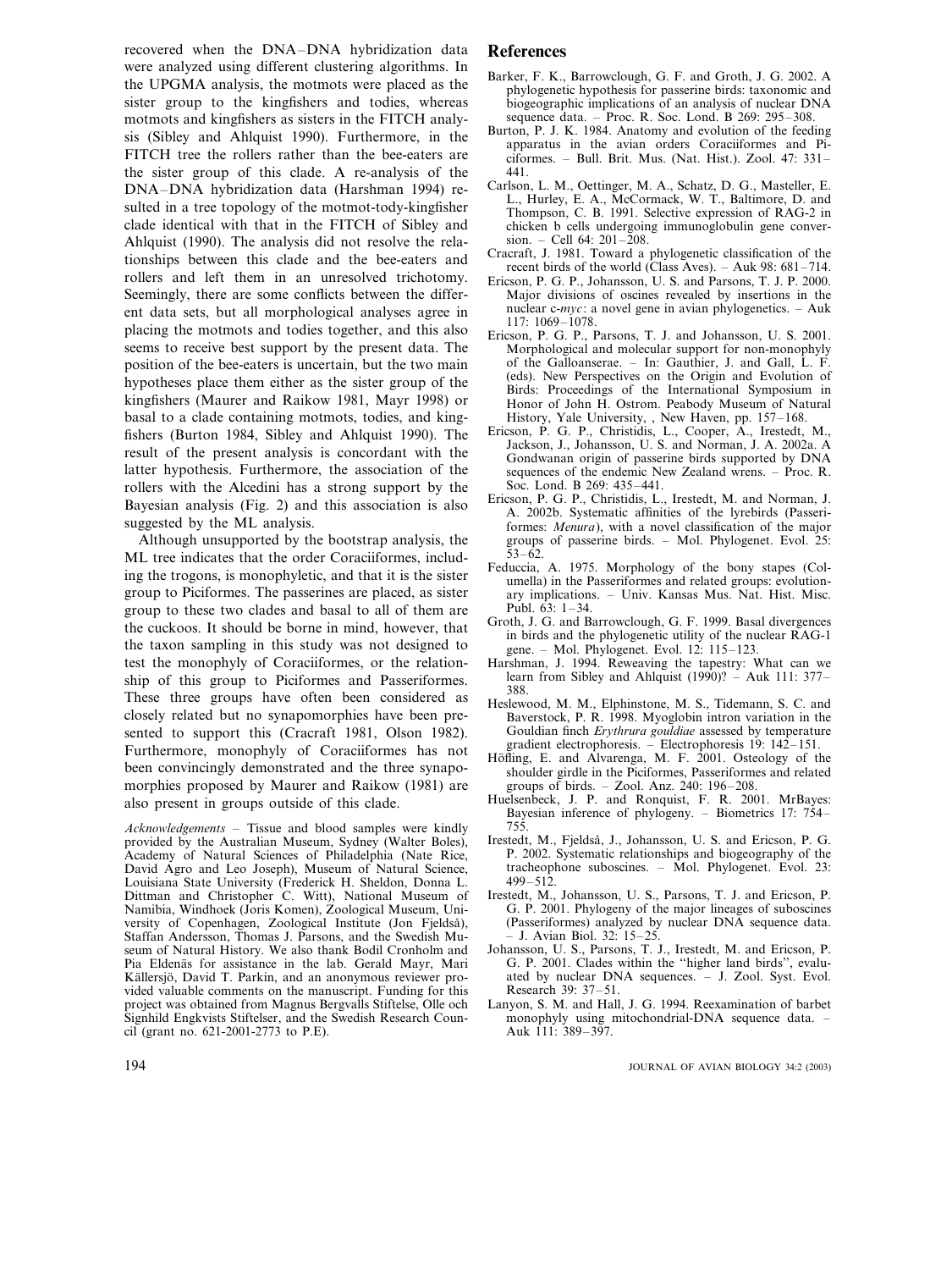- Larget, B. and Simon, D. L. 1999. Markov chain Monte Carlo algorithms for the Bayesian analysis of phylogenetic trees. – Mol. Biol. Evol. 16: 750–759.
- Maurer, D. R. and Raikow, R. J. 1981. Appendicular myology, phylogeny, and classification of the avian order Coraciiformes (including Trogoniformes). – Ann. Carnegie Mus. 50: 417–434.
- Mayr, G. 1998. "Coraciiforme" und "piciforme" Kleinvögel aus dem Mittel-Eozän der Grube Messel (Hessen, Deutschland). – Courier Forsch.-Inst. Senckenberg 205: 1–101.
- Norman, J. A., Christidis, L., Westerman, M. and Hill, A. R. 1998. Molecular analysis confirms the species status of the Christmas Island hawk-owl (*Ninox natalis*). – Emu 98: 197–208.
- Olson, S. L. 1982. A critique of Cracraft's classification of birds. – Auk 99: 733–739.
- Olson, S. L. 1983. Evidence for a polyphyletic origin of the Piciformes. – Auk 100: 126–133.
- Posada, D. and Crandall, K. A. 1998. Modeltest: testing the model of DNA substitution. – Bioinformatics 14: 817– 818.
- Prum, R. O. 1988. Phylogenetic interrelationships of the barbets (Aves: Capitonidae) and toucans (Aves: Ramphastidae) based on morphology with comparisons to DNA–DNA hybridization. – Zool. J. Linn. Soc. 92: 313– 343.
- Raikow, R. J. and Cracraft, J. 1983. Monophyly of the Piciformes: A reply to Olson. – Auk 100: 134–138.
- Sibley, C. G. and Ahlquist, J. E. 1990. Phylogeny and Classification of Birds. – Yale University Press, New Haven, CT.
- Sibley, C. G., Ahlquist, J. E. and Monroe Jr., B. L. 1988. A classification of the living birds of the world based

on DNA–DNA hybridization studies. – Auk 105: 409– 423.

- Simpson, S. F. and Cracraft, J. 1981. The phylogenetic relationship of the Piciformes (Class Aves). – Auk 98: 481– 494.
- Slade, R. W., Moritz, C., Heideman, A. and Hale, P. T. 1993. Rapid assessment of single-copy nuclear DNA variation in diverse species. – Mol. Ecol. 2: 359–373.
- Swierczewski, E. V. and Raikow, R. J. 1981. Hind limb morphology, phylogeny, and Classification of the Piciformes. – Auk 98: 466–480.
- Swofford, D. L. 1998. PAUP\*. Phylogenetic Analysis Using Parsimony (\*and Other Methods). Version 4.0b10. – Sinauer, Sunderland, MA.
- van Tuinen, M., Sibley, C. G. and Hedges, S. B. 2000. The early history of modern birds inferred from DNA sequences of nuclear and mitochondrial ribosomal genes. – Mol. Biol. Evol. 17: 451–457.
- Watson, D. K., Reddy, E. P., Duesberg, P. H. and Papas, T. S. 1983. Nucleotide sequence analysis of the chicken c-*myc* gene reveals homologous and unique coding regions by comparison with the transforming gene of avain myelocytomatosis virus MC29, *delta gag*-*myc*. – Proc. Nat. Acad. Sci. 80: 2146–2150.
- Wetmore, A. 1960. A classification for the birds of the world. – Smithson. Misc. Coll. 139 (11): 1–37.
- Yang, Z. and Rannala, B. 1997. Bayesian phylogenetic inference using DNA sequences: A Markow Chain Monte Carlo Method. – Mol. Biol. Evol. 14: 717–724.

(*Receied* <sup>16</sup> *July* <sup>2002</sup>, *reised* <sup>20</sup> *September* <sup>2002</sup>, *accepted* <sup>4</sup> *October* 2002.)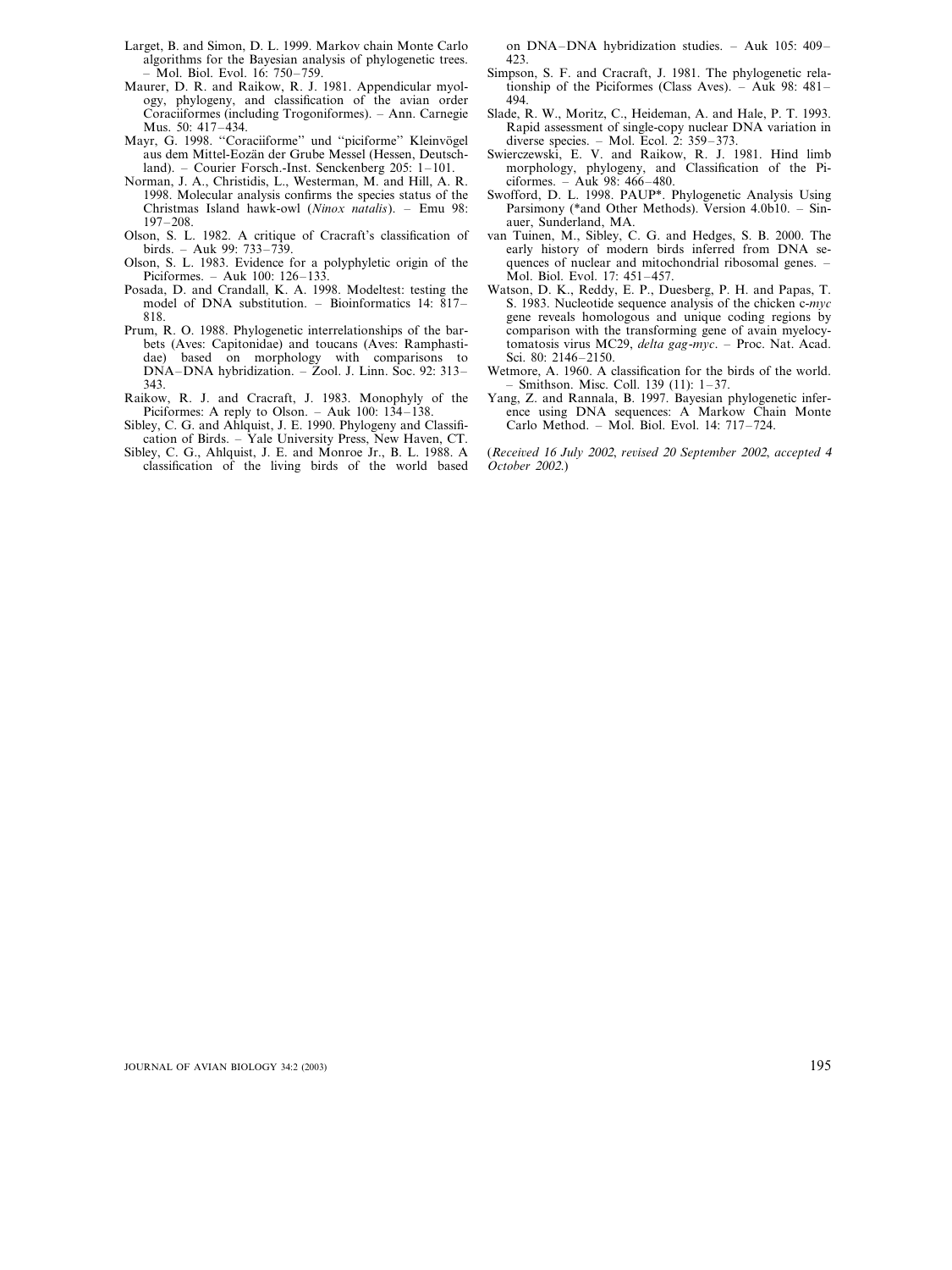### **Appendix RAG-1**

Amplified as two separate fragments (I, II), each approx. 1000 bp. long with an overlap of approx. 100 bp.

(*I*) *PCR*

Primers: R17 and R22, R17 and R51, R50 and R22, or R50 and R51

94°C 5 min

| 94 °C 40 s           | 94 °C 40 s                                 | 94 °C 40 s                          |
|----------------------|--------------------------------------------|-------------------------------------|
| 63°C 60 s $\times$ 4 | $\rightarrow 60^{\circ}$ C 60 s $\times$ 4 | $\rightarrow$ 55°C 60 s $\times$ 32 |
| $72^{\circ}$ C 60 s  | $72^{\circ}$ C 60 s                        | $72^{\circ}$ C 60 s                 |
| $72^{\circ}$ C 5 min |                                            |                                     |

# *Sequencing*

External primers: R17 or R50, R22 or R51. Internal primers: R52, R53

| Primer          | Sequence $(5'$ to $3')$        | Reference                     |
|-----------------|--------------------------------|-------------------------------|
| R <sub>17</sub> | <b>CCCTCCTGCTGGTATCCTTGCTT</b> | Groth and Barrowclough (1999) |
| R <sub>22</sub> | GAATGTTCTCAGGATGCCTCCCAT       | Groth and Barrowclough (1999) |
| R <sub>50</sub> | CTGATCTGGTAACCCCAGTGAAATCC     | Irestedt et al. $(2001)$      |
| R <sub>51</sub> | GACCCTCTTTCTGCTATGAGGGGGC      | Irestedt et al. $(2001)$      |
| R <sub>52</sub> | CAAGCAGATGAAYTGGAGGC           | Irestedt et al. $(2001)$      |
| R <sub>53</sub> | <b>TCCATGTCCTTTAAGGCACA</b>    | Irestedt et al. $(2001)$      |

# (*II*) *PCR*

| 1st amplification:                                                | 2nd amplification:                                                |
|-------------------------------------------------------------------|-------------------------------------------------------------------|
| Primers: R56, R2B                                                 | Primers: R62, R63                                                 |
| $94^{\circ}$ C 5 min                                              | $94^{\circ}$ C 5 min                                              |
| $94^{\circ}$ C 40 s<br>$55^{\circ}$ C 60 s<br>$72^{\circ}$ C 60 s | $94^{\circ}$ C 40 s<br>$55^{\circ}$ C 60 s<br>$72^{\circ}$ C 60 s |
| $72^{\circ}$ C 5 min                                              | $72^{\circ}$ C 5 min                                              |

# *Sequencing*

External primers: R62, R63, Internal primers: R58, R65

| Primer          | Sequence $(5'$ to $3')$     | Reference                     |
|-----------------|-----------------------------|-------------------------------|
| R <sub>56</sub> | <b>CCCAGAGAAGGCTGTTCGC</b>  | This study                    |
| R2B             | GAGGTATATAGCCAGTGATGCTT     | Groth and Barrowclough (1999) |
| R <sub>62</sub> | GGCTGTTCGCTTTTCTTTCAC       | This study                    |
| R <sub>63</sub> | <b>CCAGTGATGCTTCAAGACAT</b> | This study                    |
| <b>R58</b>      | GAGACTGTTCCCTCCATAGATGC     | This study                    |
| R <sub>65</sub> | <b>TCACCAATCTCCATCTGGA</b>  | This study                    |

#### **c-***myc*

#### *PCR*

Nested PCR. Size of amplified fragment approx. 500 bp.

| 1st amplification:                                                  | 2nd amplification:                                                  |
|---------------------------------------------------------------------|---------------------------------------------------------------------|
| Primers: myc3D, Rmyc3D Primers: myc3A, Rmyc3A                       |                                                                     |
| $94^{\circ}$ C 5 min                                                | $94^{\circ}$ C 5 min                                                |
| $94^{\circ}$ C 40 s<br>50°C 40 s $\times$ 40<br>$72^{\circ}$ C 60 s | $94^{\circ}$ C 40 s<br>50°C 40 s $\times$ 30<br>$72^{\circ}$ C 60 s |
| $72^{\circ}$ C 5 min                                                | $72^{\circ}$ C 5 min                                                |